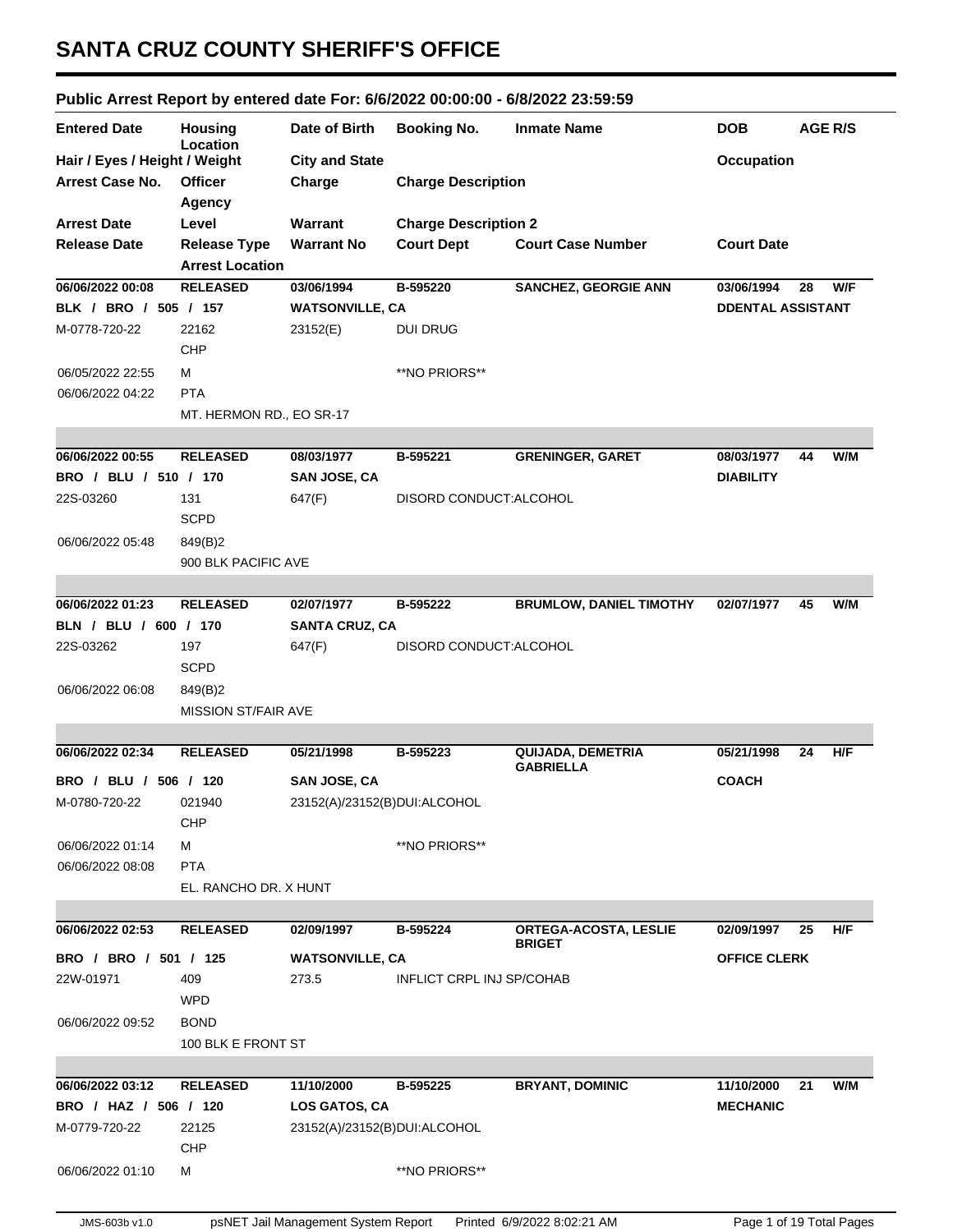| 06/06/2022 09:55                     | <b>PTA</b>              |                          |                                |                              |                                      |    |     |  |  |  |  |
|--------------------------------------|-------------------------|--------------------------|--------------------------------|------------------------------|--------------------------------------|----|-----|--|--|--|--|
|                                      | SUMMIT RD AT MORRILL RD |                          |                                |                              |                                      |    |     |  |  |  |  |
| 06/06/2022 03:47                     | <b>RELEASED</b>         | 07/27/1995               | B-595226                       |                              | 07/27/1995                           | 26 | B/M |  |  |  |  |
| BLK / BRO / 602 / 240                |                         | <b>BOULDER CREEK, CA</b> |                                | <b>KEARSE, KARON JEROME</b>  | <b>STUDENT</b>                       |    |     |  |  |  |  |
| 22S-03263                            | 131                     | 11351                    | POS/PUR F/SALE NARC/C/SUB      |                              |                                      |    |     |  |  |  |  |
|                                      | <b>SCPD</b>             |                          |                                |                              |                                      |    |     |  |  |  |  |
| 06/06/2022 20:55                     | <b>BOND</b>             | 19CR07075                |                                | 19CR07075                    |                                      |    |     |  |  |  |  |
|                                      | 100 BLK ELM ST          |                          |                                |                              |                                      |    |     |  |  |  |  |
|                                      |                         |                          |                                |                              |                                      |    |     |  |  |  |  |
| 22S-03263                            | 131                     | 22010                    | MFG/SALE/POSSESS NUNCHAKU      |                              |                                      |    |     |  |  |  |  |
|                                      | <b>SCPD</b>             |                          |                                |                              |                                      |    |     |  |  |  |  |
| 06/06/2022 20:55                     | <b>BOND</b>             | 19CR07075                |                                | 19CR07075                    |                                      |    |     |  |  |  |  |
|                                      | 100 BLK ELM ST          |                          |                                |                              |                                      |    |     |  |  |  |  |
|                                      |                         |                          |                                |                              |                                      |    |     |  |  |  |  |
| 06/06/2022 08:19                     | <b>RELEASED</b>         | 08/13/1985               | B-595227                       | RIVAS, VIRIDIANA             | 08/13/1985                           | 36 | H/F |  |  |  |  |
| BRO / BRO / 503 / 210                |                         | <b>WATSONVILLE, CA</b>   |                                |                              | <b>RECEPTIONIST</b>                  |    |     |  |  |  |  |
| 22W-01251                            | 08982<br>SC MJ          | 23152(A)                 | DUI ALCOHOL                    |                              |                                      |    |     |  |  |  |  |
| 06/06/2022 08:19                     | м                       |                          | DA'S LETTER                    |                              |                                      |    |     |  |  |  |  |
| 06/06/2022 08:43                     | <b>PTA</b>              |                          |                                |                              |                                      |    |     |  |  |  |  |
|                                      | 200 BLK WATER ST        |                          |                                |                              |                                      |    |     |  |  |  |  |
|                                      |                         |                          |                                |                              |                                      |    |     |  |  |  |  |
| 22W-01251                            | 08982                   | 23152(B)                 | DUI ALCOHOL/0.08 PERCENT       |                              |                                      |    |     |  |  |  |  |
|                                      | SC MJ                   |                          |                                |                              |                                      |    |     |  |  |  |  |
| 06/06/2022 08:19                     | м                       |                          | DA'S LETTER                    |                              |                                      |    |     |  |  |  |  |
| 06/06/2022 08:43                     | <b>PTA</b>              |                          |                                |                              |                                      |    |     |  |  |  |  |
|                                      | 200 BLK WATER ST        |                          |                                |                              |                                      |    |     |  |  |  |  |
|                                      |                         |                          |                                |                              |                                      |    |     |  |  |  |  |
| 22W-01251                            | 08982                   | 2800(A)                  | FAIL OBEY PO:LAWFUL ORDER      |                              |                                      |    |     |  |  |  |  |
|                                      | SC MJ                   |                          |                                |                              |                                      |    |     |  |  |  |  |
| 06/06/2022 08:19<br>06/06/2022 08:43 | м<br><b>PTA</b>         |                          | <b>DA'S LETTER</b>             |                              |                                      |    |     |  |  |  |  |
|                                      | 200 BLK WATER ST        |                          |                                |                              |                                      |    |     |  |  |  |  |
|                                      |                         |                          |                                |                              |                                      |    |     |  |  |  |  |
| 22W-01251                            | 08982                   | 65000                    | LOCAL ORDINANCE VIOL           |                              |                                      |    |     |  |  |  |  |
|                                      | SC MJ                   |                          |                                |                              |                                      |    |     |  |  |  |  |
| 06/06/2022 08:19                     | Y                       |                          | <b>DA'S LETTER</b>             |                              |                                      |    |     |  |  |  |  |
| 06/06/2022 08:43                     | <b>PTA</b>              |                          |                                |                              |                                      |    |     |  |  |  |  |
|                                      | 200 BLK WATER ST        |                          |                                |                              |                                      |    |     |  |  |  |  |
|                                      |                         |                          |                                |                              |                                      |    |     |  |  |  |  |
| 06/06/2022 09:13                     | <b>RELEASED</b>         | 02/17/1992               | B-595228                       | <b>BARRERA VELEZ, YVONNE</b> | 02/17/1992                           | 30 | /F  |  |  |  |  |
| BRO / BRO / 502 / 150                |                         | <b>WATSONVILLE, CA</b>   |                                |                              | <b>WAREHOUSE</b><br><b>ASSOCIATE</b> |    |     |  |  |  |  |
| M1171-720-21                         | 08982                   | 14601.2(A)               | DRIV:SUSP/ETC LIC:DUI:VIO      |                              |                                      |    |     |  |  |  |  |
|                                      | SC MJ                   |                          |                                |                              |                                      |    |     |  |  |  |  |
| 06/06/2022 09:14                     | м                       |                          | DA'S LETTER                    |                              |                                      |    |     |  |  |  |  |
| 06/06/2022 09:27                     | <b>PTA</b>              |                          |                                |                              |                                      |    |     |  |  |  |  |
|                                      | 200 BLK WATER ST        |                          |                                |                              |                                      |    |     |  |  |  |  |
| M1171-720-21                         | 08982                   | 22349(A)                 | <b>EXCEED SPEED ON HIGHWAY</b> |                              |                                      |    |     |  |  |  |  |
|                                      | SC MJ                   |                          |                                |                              |                                      |    |     |  |  |  |  |
| 06/06/2022 09:14                     | $\mathbf{I}$            |                          | DA'S LETTER                    |                              |                                      |    |     |  |  |  |  |
| 06/06/2022 09:27                     | <b>PTA</b>              |                          |                                |                              |                                      |    |     |  |  |  |  |
|                                      | 200 BLK WATER ST        |                          |                                |                              |                                      |    |     |  |  |  |  |
|                                      |                         |                          |                                |                              |                                      |    |     |  |  |  |  |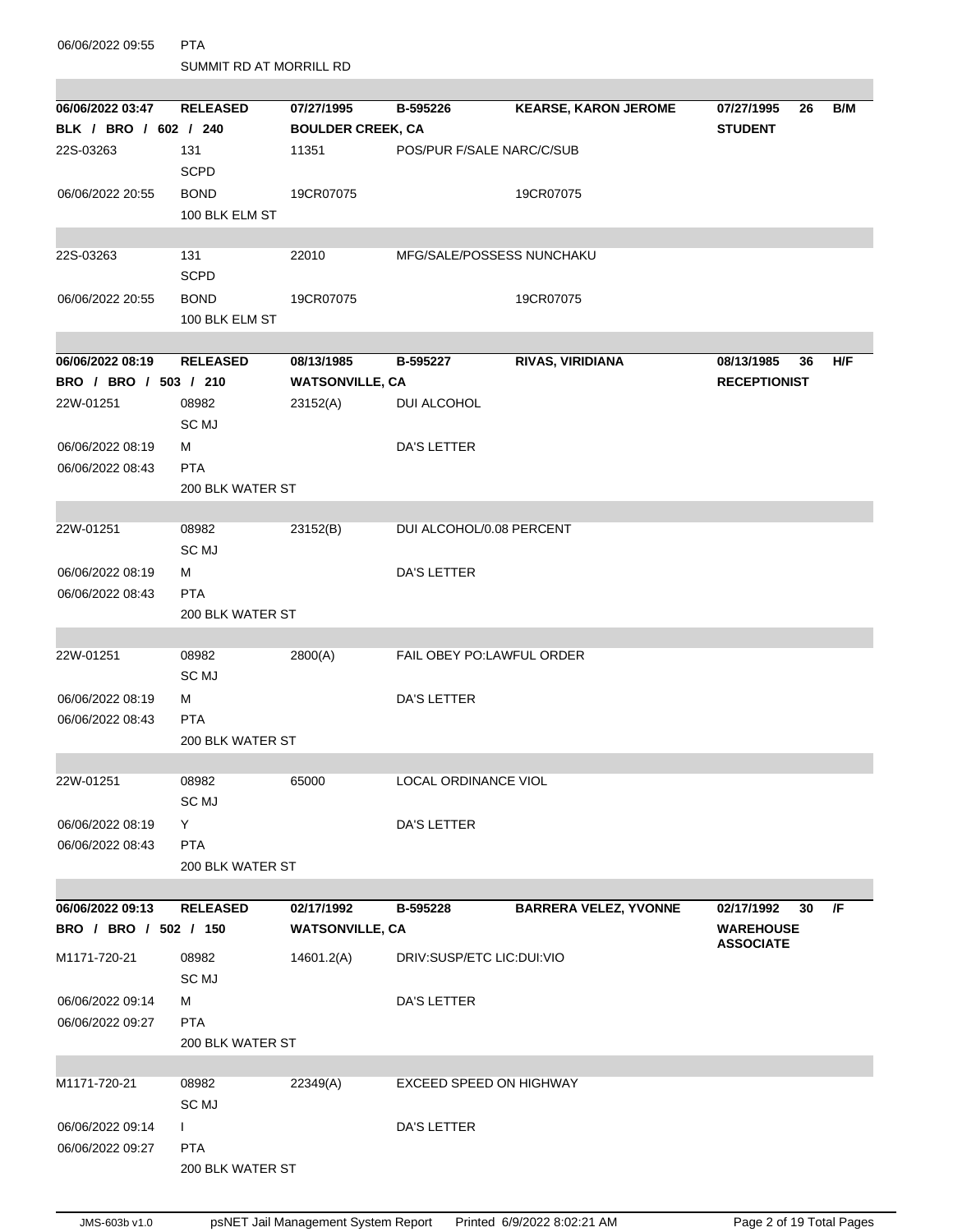| 06/06/2022 11:10                          | <b>RELEASED</b>           | 12/26/1967                             | B-595231                       | <b>MARTINEZ, CAROL SKINNER</b>       | 12/26/1967            | 54 | H/F |
|-------------------------------------------|---------------------------|----------------------------------------|--------------------------------|--------------------------------------|-----------------------|----|-----|
| BLK / BRO / 503 / 165                     |                           | <b>SANTA CRUZ, CA</b>                  |                                |                                      |                       |    |     |
| 22S-03268                                 | 145                       | 647(F)                                 | DISORD CONDUCT: ALCOHOL        |                                      |                       |    |     |
|                                           | <b>SCPD</b>               |                                        |                                |                                      |                       |    |     |
| 06/06/2022 15:41                          | 849(B)2                   |                                        |                                |                                      |                       |    |     |
|                                           | FRONT AND COOPER          |                                        |                                |                                      |                       |    |     |
|                                           |                           |                                        |                                |                                      |                       |    |     |
| 06/06/2022 12:15                          | <b>RELEASED</b>           | 02/07/1977                             | B-595235                       | <b>BRUMLOW, DANIEL TIMOTHY</b>       | 02/07/1977            | 45 | W/M |
| BLN / BLU / 600 / 170                     |                           | <b>SANTA CRUZ, CA</b>                  |                                |                                      |                       |    |     |
| 22V-00546                                 | 5730                      | 459.5                                  | <b>SHOPLIFTING</b>             |                                      |                       |    |     |
|                                           | <b>SVPD</b>               |                                        |                                |                                      |                       |    |     |
| 06/06/2022 20:47                          | <b>PTA</b>                |                                        |                                |                                      |                       |    |     |
|                                           | 200 BLK MT HERMON RD      |                                        |                                |                                      |                       |    |     |
|                                           |                           |                                        |                                |                                      |                       |    |     |
| 06/06/2022 13:42                          | SCJMJB131                 | 03/10/1987                             | B-595237                       |                                      | 03/10/1987            | 35 | W/M |
| BRO / GRN / 601 / 175                     |                           | HAYWARD, CA                            |                                |                                      | <b>METAL WORKER</b>   |    |     |
| 18CR06606                                 | 11453<br><b>SCSO</b>      | 10851(A)                               | <b>VEHICLE THEFT</b>           |                                      |                       |    |     |
|                                           |                           | 18CR06606                              |                                | 18CR06606                            |                       |    |     |
|                                           | ALAMEDA JAIL              |                                        |                                |                                      |                       |    |     |
|                                           |                           |                                        |                                |                                      |                       |    |     |
| 18CR06606                                 | 11453                     | 273.5(A)                               | INF CORP INJ:SPOUSE/COHAB      |                                      |                       |    |     |
|                                           | <b>SCSO</b>               |                                        |                                |                                      |                       |    |     |
| 06/06/2022 11:30                          | F                         | OC WARR                                | SAN JOAQUIN CO SO              |                                      |                       |    |     |
|                                           |                           | CR2100002069                           |                                | CR2100002069                         |                       |    |     |
|                                           | ALAMEDA JAIL              |                                        |                                |                                      |                       |    |     |
|                                           |                           |                                        |                                |                                      |                       |    |     |
| 06/06/2022 15:34<br>BRO / BRO / 505 / 130 | SCJMJG151                 | 09/25/1990<br><b>SAN FRANCISCO, CA</b> | B-595238                       | LIVACCARI, AMANDA ELEANOR 09/25/1990 | <b>HOUSE CLEANING</b> | 31 | W/F |
| 22V-00547                                 | 5451                      |                                        | VANDALISM-\$400                |                                      |                       |    |     |
|                                           | <b>SVPD</b>               | 594(B)(2)(A)                           |                                |                                      |                       |    |     |
| 06/06/2022 13:35                          | М                         | OC WARR                                | SAN JOSE P.D.                  |                                      |                       |    |     |
|                                           |                           | C2108182                               |                                | C2108182                             |                       |    |     |
|                                           | 1-100 BLK CIVIC CENTER DR |                                        |                                |                                      |                       |    |     |
|                                           |                           |                                        |                                |                                      |                       |    |     |
| 22V-00547                                 | 5451                      | 594(B)(2)(A)                           | VANDALISM-\$400                |                                      |                       |    |     |
|                                           | <b>SVPD</b>               |                                        |                                |                                      |                       |    |     |
| 06/06/2022 13:35                          | м                         | OC WARR                                | SAN JOSE P.D.                  |                                      |                       |    |     |
|                                           |                           | C2108182                               |                                | C2108182                             |                       |    |     |
|                                           | 1-100 BLK CIVIC CENTER DR |                                        |                                |                                      |                       |    |     |
|                                           |                           |                                        |                                |                                      |                       |    |     |
| 22V-00547                                 | 5451                      | 487(C)                                 | <b>GRAND THEFT FROM PERSON</b> |                                      |                       |    |     |
|                                           | <b>SVPD</b>               |                                        |                                |                                      |                       |    |     |
| 06/06/2022 13:35                          | м                         | OC WARR                                | SAN JOSE P.D.                  |                                      |                       |    |     |
|                                           |                           | C2108182                               |                                | C2108182                             |                       |    |     |
|                                           | 1-100 BLK CIVIC CENTER DR |                                        |                                |                                      |                       |    |     |
|                                           |                           |                                        |                                |                                      |                       |    |     |
| 22V-00547                                 | 5451                      | 488                                    | PETTY THEFT                    |                                      |                       |    |     |
|                                           | <b>SVPD</b>               |                                        |                                |                                      |                       |    |     |
| 06/06/2022 13:35                          | м                         | OC WARR                                | SAN JOSE P.D.                  |                                      |                       |    |     |
|                                           | 1-100 BLK CIVIC CENTER DR | C2108182                               |                                | C2108182                             |                       |    |     |
|                                           |                           |                                        |                                |                                      |                       |    |     |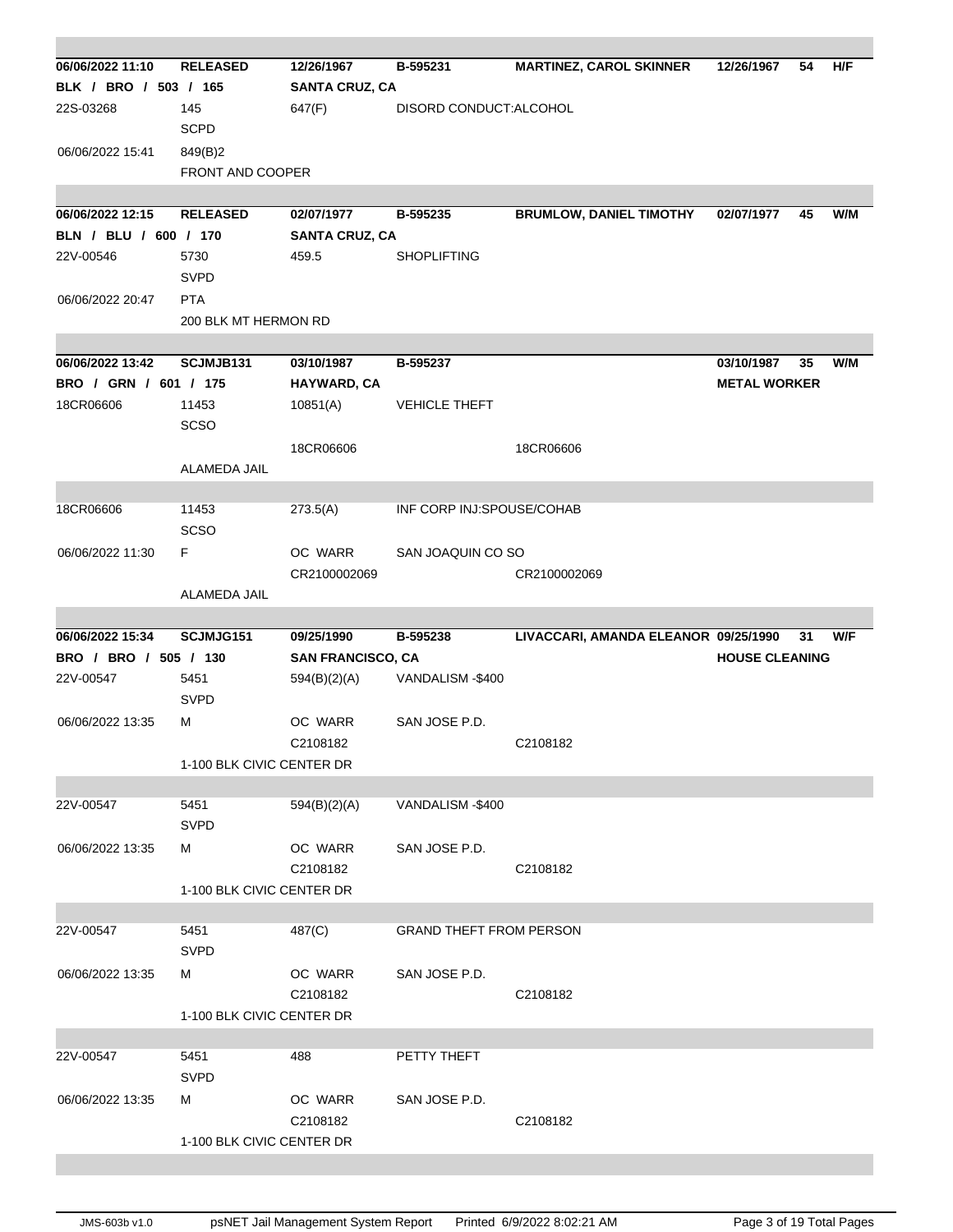| 22V-00547             | 5451<br><b>SVPD</b>       | 243(A)                 | BATTERY ON PERSON            |                                |                 |    |     |
|-----------------------|---------------------------|------------------------|------------------------------|--------------------------------|-----------------|----|-----|
| 06/06/2022 13:35      | м                         | OC WARR<br>C2108182    | SAN JOSE P.D.                | C2108182                       |                 |    |     |
|                       | 1-100 BLK CIVIC CENTER DR |                        |                              |                                |                 |    |     |
| 22V-00547             | 5451                      | 148(A)(1)              | OBSTRUCT/ETC PUB OFCR/ETC    |                                |                 |    |     |
|                       | <b>SVPD</b>               |                        |                              |                                |                 |    |     |
| 06/06/2022 13:35      | М                         | OC WARR                | SAN JOSE P.D.                |                                |                 |    |     |
|                       |                           | C2108182               |                              | C2108182                       |                 |    |     |
|                       | 1-100 BLK CIVIC CENTER DR |                        |                              |                                |                 |    |     |
| 06/06/2022 15:48      | <b>RELEASED</b>           | 01/13/1964             | B-595239                     | <b>BLAIR, GINA</b>             | 01/13/1964      | 58 | W/F |
| BRO / HAZ / 508 / 145 |                           | <b>WATSONVILLE, CA</b> |                              |                                | <b>GARDENER</b> |    |     |
| 22W-01985             | 387                       | 647(F)                 | DISORD CONDUCT: ALCOHOL      |                                |                 |    |     |
|                       | <b>WPD</b>                |                        |                              |                                |                 |    |     |
| 06/06/2022 21:10      | 849(B)2                   |                        |                              |                                |                 |    |     |
|                       | 400 BLK GREEN VALLEY ROAD |                        |                              |                                |                 |    |     |
|                       |                           |                        |                              |                                |                 |    |     |
| 06/06/2022 20:51      | <b>RELEASED</b>           | 08/14/1991             | B-595240                     | <b>WEST, NOLAN JESSE</b>       | 08/14/1991      | 30 | W/M |
| BLN / BLU / 508 / 185 |                           | <b>SANTA CRUZ, CA</b>  |                              |                                | <b>LABORER</b>  |    |     |
| 2204270               | 13271<br>SCSO             | 647(F)                 | DISORD CONDUCT: ALCOHOL      |                                |                 |    |     |
| 06/07/2022 06:34      | 849(B)2                   |                        |                              |                                |                 |    |     |
|                       | SAFEWAY 41ST AVENUE       |                        |                              |                                |                 |    |     |
|                       |                           |                        |                              |                                |                 |    |     |
| 06/06/2022 22:44      | <b>SCJMJ0111</b>          | 05/25/1982             | B-595241                     | <b>STALEY, TIMOTHY CLIFTON</b> | 05/25/1982      | 40 | W/M |
| BRO / BLU / 602 / 230 |                           | <b>SANTA CRUZ, CA</b>  |                              |                                | <b>STUDENT</b>  |    |     |
| 2204220               | 11940<br>SCSO             | 459                    | <b>BURGLARY:FIRST DEGREE</b> |                                |                 |    |     |
| 06/06/2022 21:16      | F.                        |                        | <b>INCREASE</b>              |                                |                 |    |     |
|                       | 1500 BLK SOQUEL DR        |                        |                              | 22CR02370                      |                 |    |     |
|                       |                           |                        |                              |                                |                 |    |     |
| 2204226               | 10921                     | 459                    | <b>BURGLARY FIRST DEGREE</b> |                                |                 |    |     |
|                       | <b>SCSO</b>               |                        |                              |                                |                 |    |     |
| 06/06/2022 21:17      | F.                        |                        | <b>INCREASE</b>              |                                |                 |    |     |
|                       |                           |                        |                              | 22CR02370                      |                 |    |     |
|                       | 1500 BLK SOQUEL DRIVE     |                        |                              |                                |                 |    |     |
| 22C-00676             | 5192                      | 10851(A)               | <b>VEHICLE THEFT</b>         |                                |                 |    |     |
|                       | CPD                       |                        |                              |                                |                 |    |     |
| 06/06/2022 21:18      | F                         |                        | <b>INCREASE</b>              |                                |                 |    |     |
|                       |                           |                        |                              | 22CR02370                      |                 |    |     |
|                       | 2800 BLK SOQUEL AVE       |                        |                              |                                |                 |    |     |
|                       |                           |                        |                              |                                |                 |    |     |
| 22C-00676             | 5192<br>CPD               | 459                    | BURGLARY: SECOND DEGREE      |                                |                 |    |     |
| 06/06/2022 21:18      | F.                        |                        | <b>INCREASE</b>              |                                |                 |    |     |
|                       |                           |                        |                              | 22CR02370                      |                 |    |     |
|                       | 2800 BLK SOQUEL AVE       |                        |                              |                                |                 |    |     |
|                       |                           |                        |                              |                                |                 |    |     |
| 22C-00676             | 5192                      | 148(A)(1)              | OBSTRUCT/ETC PUB OFCR/ETC    |                                |                 |    |     |
|                       | CPD                       |                        |                              |                                |                 |    |     |
| 06/06/2022 21:18      | M                         |                        | <b>INCREASE</b>              |                                |                 |    |     |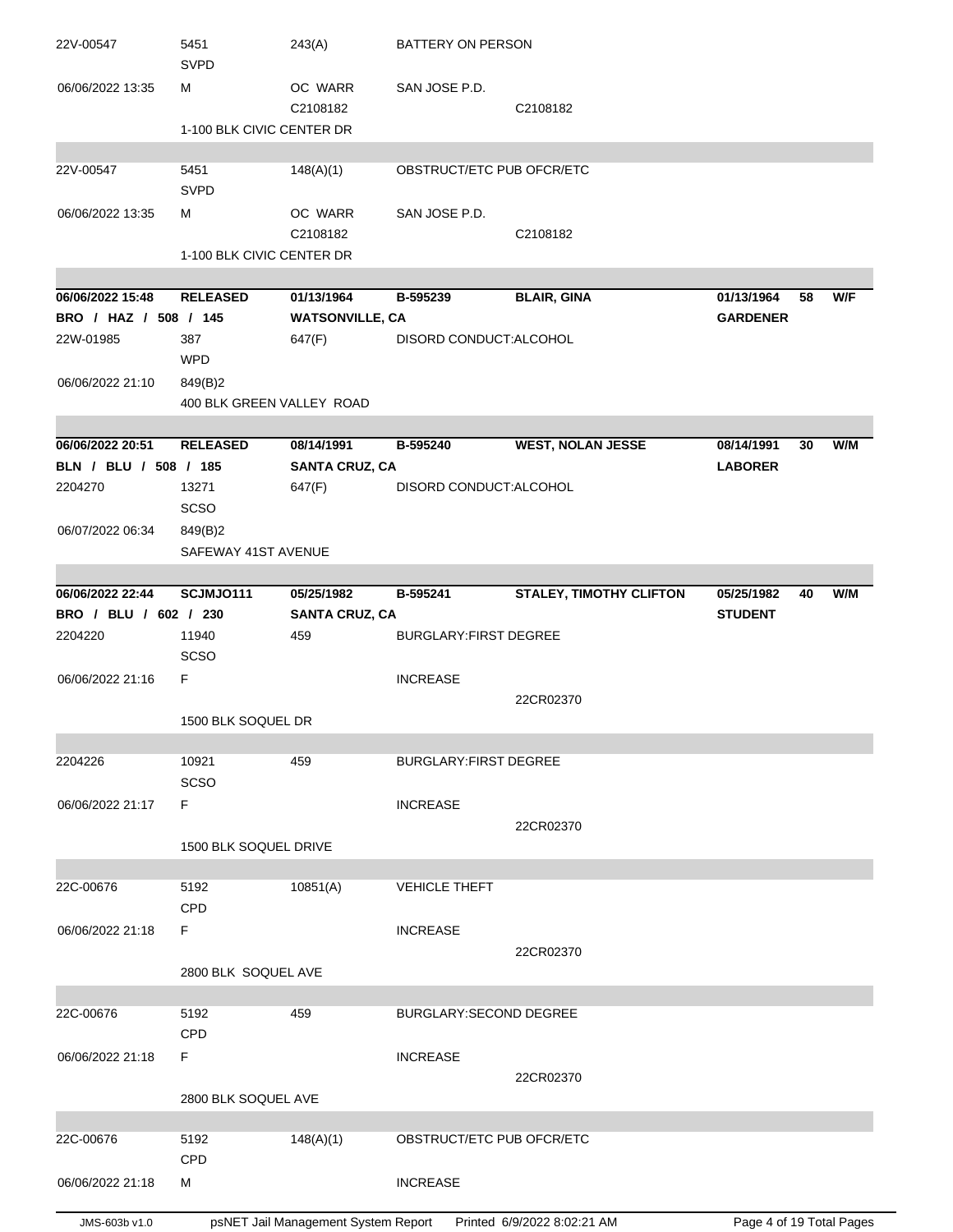|                       |                                                             |                       |                             | 22CR02370                            |                   |     |
|-----------------------|-------------------------------------------------------------|-----------------------|-----------------------------|--------------------------------------|-------------------|-----|
|                       | 2800 BLK SOQUEL AVE                                         |                       |                             |                                      |                   |     |
|                       |                                                             |                       |                             |                                      |                   |     |
| 22C-00676             | 5192                                                        | 3454                  | PRCS: FLASH INCARCERATION   |                                      |                   |     |
|                       | CPD                                                         |                       |                             |                                      |                   |     |
|                       |                                                             |                       |                             | F27782                               |                   |     |
|                       | 2800 BLK SOQUEL AVE                                         |                       |                             |                                      |                   |     |
|                       |                                                             |                       |                             |                                      |                   |     |
| 06/07/2022 00:00      | <b>RELEASED</b>                                             | 04/23/1983            | B-595242                    | AVILA, VANESSA MILAGIO               | 04/23/1983<br>39  | H/F |
| BRO / BRO / 505 / 150 |                                                             | <b>SANTA CRUZ, CA</b> |                             |                                      |                   |     |
| 22S-03286             | 197                                                         | 487(A)                | G/THFT:\$/LABOR/PROP \$400+ |                                      |                   |     |
|                       | <b>SCPD</b>                                                 |                       |                             |                                      |                   |     |
| 06/07/2022 12:33      | <b>EMERGENCY</b><br><b>BAIL RELEA</b><br>900 BLK MISSION ST |                       |                             |                                      |                   |     |
|                       |                                                             |                       |                             |                                      |                   |     |
| 06/07/2022 00:28      | SCJMJL121                                                   | 04/24/1991            | B-595243                    | <b>MCBRIDE, BRANDON MICHAEL</b>      | 04/24/1991<br>31  | B/M |
| BLK / BRO / 510 / 150 |                                                             | <b>SANTA CRUZ, CA</b> |                             |                                      | <b>UNEMPLOYED</b> |     |
| 2204274               | 13916                                                       | 166(C)(1)             | CONTEMPT: VIOL PROTECT ORD  |                                      |                   |     |
|                       | <b>SCSO</b>                                                 |                       |                             |                                      |                   |     |
|                       |                                                             |                       |                             |                                      |                   |     |
|                       | 4300 BLK SOQUEL DR                                          |                       |                             |                                      |                   |     |
|                       |                                                             |                       |                             |                                      |                   |     |
| 2204274               | 13916                                                       | 166(C)(1)             | CONTEMPT: VIOL PROTECT ORD  |                                      |                   |     |
|                       | SCSO                                                        |                       |                             |                                      |                   |     |
|                       |                                                             | 22CR00390             |                             | 22CR00390                            |                   |     |
|                       | 4300 BLK SOQUEL DR                                          |                       |                             |                                      |                   |     |
| 06/07/2022 00:35      | <b>RELEASED</b>                                             |                       | B-595244                    |                                      |                   |     |
| BRO / BLU / 602 / 230 |                                                             | 05/25/1982            |                             | <b>STALEY, TIMOTHY CLIFTON</b>       | 05/25/1982<br>40  | W/M |
|                       |                                                             | <b>SANTA CRUZ, CA</b> |                             |                                      |                   |     |
| 22C-00676             | 5192<br>CPD                                                 | 148(A)(1)             | OBSTRUCT/ETC PUB OFCR/ETC   |                                      |                   |     |
| 06/06/2022 21:18      | м                                                           |                       | REBOOK/INCREASE             |                                      |                   |     |
| 06/07/2022 00:56      | <b>OTHER</b>                                                |                       | <b>INCREASE</b>             |                                      |                   |     |
|                       | 2800 BLK SOQUEL DRIVE                                       |                       |                             |                                      |                   |     |
|                       |                                                             |                       |                             |                                      |                   |     |
| 22C-00676             | 5192<br><b>CPD</b>                                          | 459                   | BURGLARY: SECOND DEGREE     |                                      |                   |     |
| 06/06/2022 21:18      | F.                                                          |                       | REBOOK/INCREASE             |                                      |                   |     |
| 06/07/2022 00:56      | <b>OTHER</b>                                                |                       | <b>INCREASE</b>             |                                      |                   |     |
|                       | 2800 BLK SOQUEL DRIVE                                       |                       |                             |                                      |                   |     |
|                       |                                                             |                       |                             |                                      |                   |     |
| 22C-00676             | 5192                                                        | 10851(A)              | <b>VEHICLE THEFT</b>        |                                      |                   |     |
|                       | <b>CPD</b>                                                  |                       |                             |                                      |                   |     |
| 06/06/2022 21:18      | F.                                                          |                       | REBOOK/INCREASE             |                                      |                   |     |
| 06/07/2022 00:56      | <b>OTHER</b>                                                |                       | <b>INCREASE</b>             |                                      |                   |     |
|                       | 2800 BLK SOQUEL DRIVE                                       |                       |                             |                                      |                   |     |
|                       |                                                             |                       |                             |                                      |                   |     |
| 06/07/2022 01:16      | <b>RELEASED</b>                                             | 05/14/1993            | B-595245                    | BOLDEN, LEMONTRE MARQUISE 05/14/1993 | 29                | B/M |
| BRO / BRO / 510 / 153 |                                                             | <b>SANTA CRUZ, CA</b> |                             |                                      |                   |     |
| 2204272               | 14379                                                       | 273.5(A)              | INF CORP INJ:SPOUSE/COHAB   |                                      |                   |     |
|                       | <b>SCSO</b>                                                 |                       |                             |                                      |                   |     |
| 06/07/2022 11:52      | <b>BAIL-OR</b>                                              |                       |                             |                                      |                   |     |
|                       | 3000 BLK AGUAZUL                                            |                       |                             |                                      |                   |     |
|                       |                                                             |                       |                             |                                      |                   |     |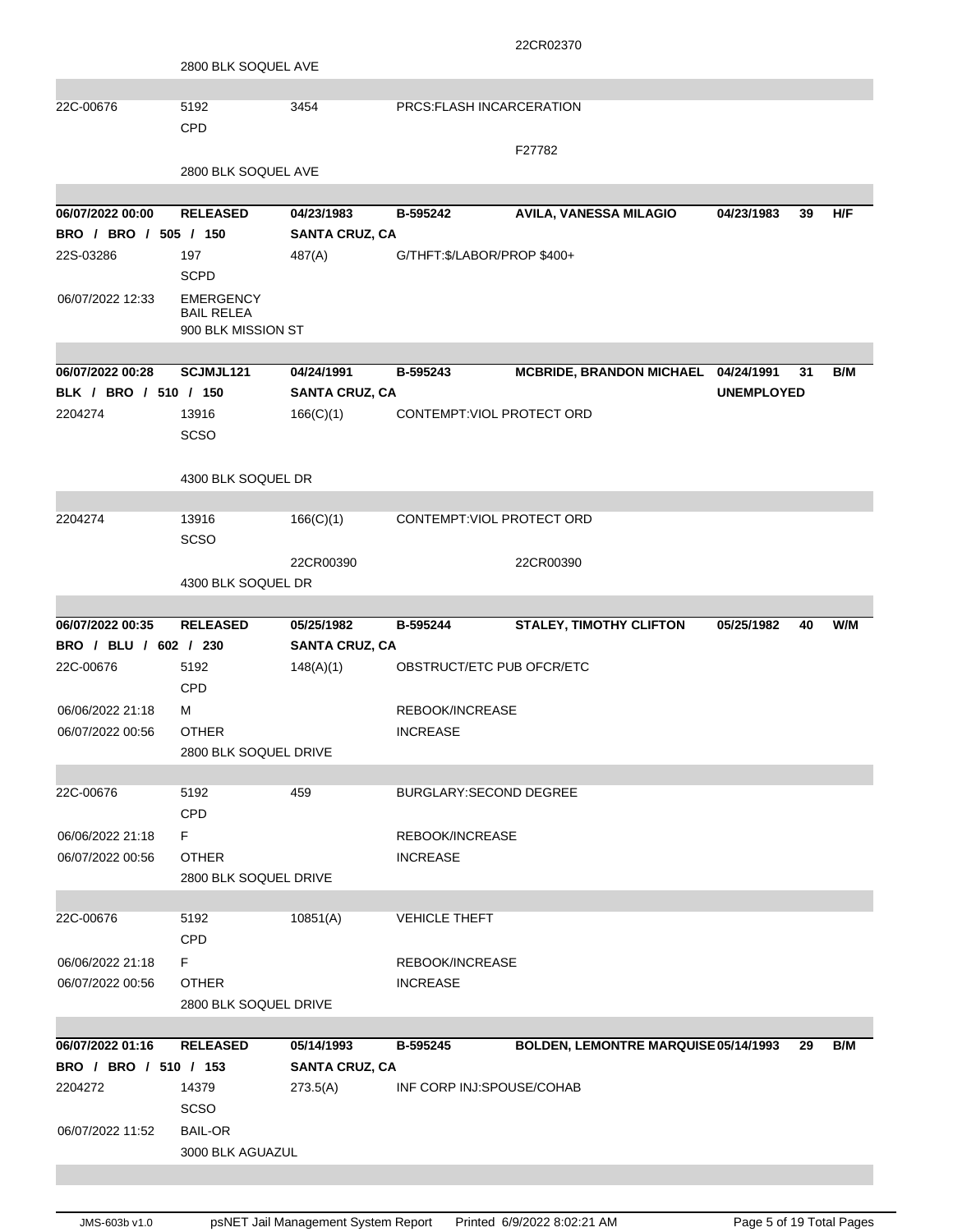| 2204272                              | 14379<br>SCSO                               | 14601(A)                 | DRIV:SUSP/ETC LIC:RECKLES  |                                |                 |    |     |
|--------------------------------------|---------------------------------------------|--------------------------|----------------------------|--------------------------------|-----------------|----|-----|
| 06/07/2022 11:52                     | <b>BAIL-OR</b><br>3000 BLK AGUAZUL          | 20CR03304                |                            | 20CR03304                      |                 |    |     |
| 2204272                              | 14379<br>SCSO                               | 14601(A)                 | DRIV:SUSP/ETC LIC:RECKLES  |                                |                 |    |     |
| 06/07/2022 11:52                     | <b>BAIL-OR</b><br>3000 BLK AGUAZUL          | 18CR00880                |                            | 18CR00880                      |                 |    |     |
| 06/07/2022 01:43                     | <b>RELEASED</b>                             | 05/07/1981               | B-595246                   | <b>ENZWEILER, KORIE JOSEPH</b> | 05/07/1981      | 41 | W/M |
| BRO / BLU / 510 / 155                |                                             | <b>SCOTTS VALLEY, CA</b> |                            |                                | <b>MECHANIC</b> |    |     |
| 22V-00459                            | 5100<br><b>SVPD</b>                         | 14601.2(A)               | DRIV:SUSP/ETC LIC:DUI:VIO  |                                |                 |    |     |
| 06/07/2022 12:04                     | <b>PTA</b><br>SB SR 17/SIMS                 |                          |                            |                                |                 |    |     |
| 22V-00459                            | 5100<br><b>SVPD</b>                         | 11350(A)                 | POSSESS NARCOTIC CNTL SUB  |                                |                 |    |     |
| 06/07/2022 12:04                     | <b>PTA</b><br>SB SR 17/SIMS                 | 22CR02169                |                            | 22CR02169                      |                 |    |     |
| 22V-00459                            | 5100<br><b>SVPD</b>                         | 11364(A)                 | POSSESS UNLAW PARAPHANALIA |                                |                 |    |     |
| 06/07/2022 00:40                     | м                                           | OC WARR                  | SUNNYVALE DP               |                                |                 |    |     |
| 06/07/2022 12:04                     | <b>PTA</b><br>SB SR 17/SIMS                 | B2100017                 |                            | B2100017                       |                 |    |     |
|                                      |                                             |                          |                            |                                |                 |    |     |
| 22V-00459                            | 5100<br><b>SVPD</b>                         | 4000(A)                  | NO REG: VEH/TRAILER/ETC    |                                |                 |    |     |
| 06/07/2022 00:40<br>06/07/2022 12:04 | $\mathbf{L}$<br><b>PTA</b><br>SB SR 17/SIMS | OC WARR<br>C1774922      | SAN JOSE PD                | C1774922                       |                 |    |     |
| 22V-00459                            | 5100<br><b>SVPD</b>                         | 485                      | APPROPR LOST PROP -\$400   |                                |                 |    |     |
| 06/07/2022 12:04                     | <b>PTA</b><br>SB SR 17/SIMS                 | 22CR02169                |                            | 22CR02169                      |                 |    |     |
| 22V-00459                            | 5100                                        | 4462.5                   | SHO ON VEH/GIV PO FLS REG  |                                |                 |    |     |
|                                      | <b>SVPD</b>                                 |                          |                            |                                |                 |    |     |
| 06/07/2022 12:04                     | <b>PTA</b><br>SB SR 17/SIMS                 | 22CR02169                |                            | 22CR02169                      |                 |    |     |
| 22V-00459                            | 5100<br><b>SVPD</b>                         | 485                      | APPROPR LOST PROP -\$400   |                                |                 |    |     |
| 06/07/2022 00:40<br>06/07/2022 12:04 | м<br><b>PTA</b>                             | OC WARR<br>B2100017      | SUNNYVALE DP               | B2100017                       |                 |    |     |
|                                      | SB SR 17/SIMS                               |                          |                            |                                |                 |    |     |
| 22V-00459                            | 5100<br><b>SVPD</b>                         | 20150(A)                 | ALTER/ETC IMITATION F/ARM  |                                |                 |    |     |
| 06/07/2022 00:40                     | м                                           | OC WARR                  | SUNNYVALE DP               |                                |                 |    |     |
| 06/07/2022 12:04                     | <b>PTA</b><br>SB SR 17/SIMS                 | B2100017                 |                            | B2100017                       |                 |    |     |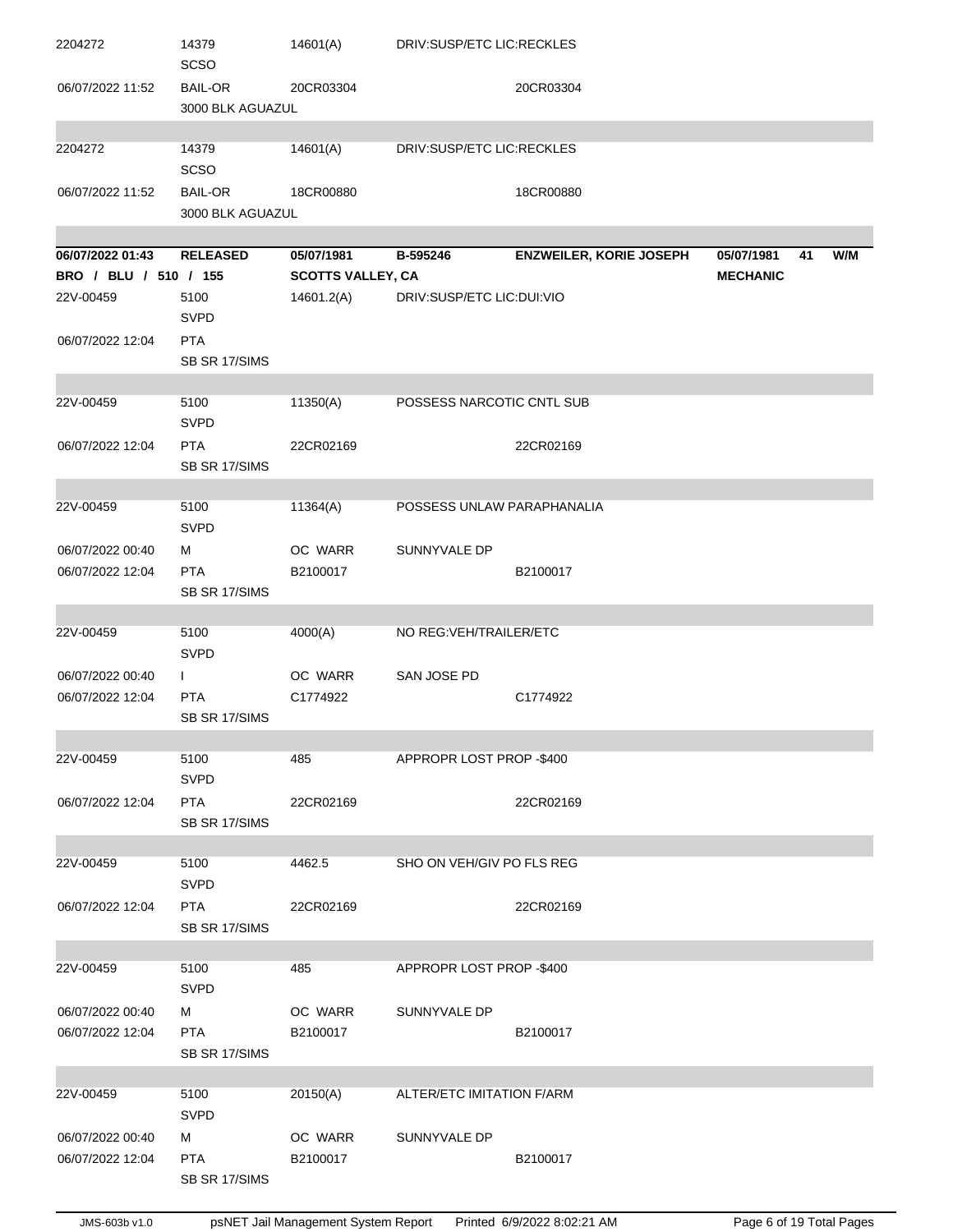| 22V-00459                            | 5100<br><b>SVPD</b>              | 22810(A)            |                            | UNLAWFUL POSSESS/USE TEAR GAS OR TEAR GAS WEAPON:EX FEL/ETC |
|--------------------------------------|----------------------------------|---------------------|----------------------------|-------------------------------------------------------------|
| 06/07/2022 00:40<br>06/07/2022 12:04 | м<br><b>PTA</b><br>SB SR 17/SIMS | OC WARR<br>B2100017 | SUNNYVALE DP               | B2100017                                                    |
|                                      |                                  |                     |                            |                                                             |
| 22V-00459                            | 5100<br><b>SVPD</b>              | 11377(A)            | POSS CONTROLLED SUBSTANCE  |                                                             |
| 06/07/2022 00:40                     | F.                               | OC WARR             | SAN JOSE PD                |                                                             |
| 06/07/2022 12:04                     | <b>PTA</b><br>SB SR 17/SIMS      | C1774922            |                            | C1774922                                                    |
| 22V-00459                            | 5100                             | 11364(A)            | POSSESS UNLAW PARAPHANALIA |                                                             |
|                                      | <b>SVPD</b>                      |                     |                            |                                                             |
| 06/07/2022 00:40                     | М                                | OC WARR             | SAN JOSE PD                |                                                             |
| 06/07/2022 12:04                     | <b>PTA</b><br>SB SR 17/SIMS      | C1774922            |                            | C1774922                                                    |
|                                      |                                  |                     |                            |                                                             |
| 22V-00459                            | 5100<br><b>SVPD</b>              | 14601(A)            | DRIV:SUSP/ETC LIC:RECKLES  |                                                             |
| 06/07/2022 00:40                     | м                                | OC WARR             | SAN JOSE PD                |                                                             |
| 06/07/2022 12:04                     | <b>PTA</b><br>SB SR 17/SIMS      | C1774922            |                            | C1774922                                                    |
|                                      |                                  |                     |                            |                                                             |
| 22V-00459                            | 5100<br><b>SVPD</b>              | 23247(E)            | DRIVE W/O INTERLOCK DEV    |                                                             |
| 06/07/2022 00:40                     | м                                | OC WARR             | SANTA CLARA CO SO          |                                                             |
| 06/07/2022 12:04                     | <b>PTA</b><br>SB SR 17/SIMS      | B2002834            |                            | B2002834                                                    |
| 22V-00459                            | 5100<br><b>SVPD</b>              | 14601.1(A)          | DRIVE:LIC SUSPENDED/ETC    |                                                             |
| 06/07/2022 00:40                     | М                                | OC WARR             | SANTA CLARA CO SO          |                                                             |
| 06/07/2022 12:04                     | <b>PTA</b>                       | B2002834            |                            | B2002834                                                    |
|                                      | SB SR 17/SIMS                    |                     |                            |                                                             |
| 22V-00459                            | 5100<br><b>SVPD</b>              | 14601.2(A)          | DRIV:SUSP/ETC LIC:DUI:VIO  |                                                             |
| 06/07/2022 00:40                     | м                                | OC WARR             | SANTA CLARA CO SO          |                                                             |
| 06/07/2022 12:04                     | <b>PTA</b>                       | B2002834            |                            | B2002834                                                    |
|                                      | SB SR 17/SIMS                    |                     |                            |                                                             |
| 06/07/2022 02:05                     | <b>RELEASED</b>                  | 12/03/1993          | B-595247                   | LANDES-STEEN, CASEY ALANN 12/03/1993<br>W/M<br>28           |
| BRO / BLU / 511 / 150                |                                  | <b>CAPITOLA, CA</b> |                            |                                                             |
| 22S-03288                            | 131                              | 647(F)              | DISORD CONDUCT: ALCOHOL    |                                                             |
|                                      | <b>SCPD</b>                      |                     |                            |                                                             |
| 06/07/2022 05:44                     | <b>PTA</b>                       |                     |                            |                                                             |
|                                      | 700 BLK FRONT ST                 |                     |                            |                                                             |
|                                      |                                  |                     |                            |                                                             |
| 22S-03288                            | 131                              | 11350(A)            | POSSESS NARCOTIC CNTL SUB  |                                                             |
|                                      | <b>SCPD</b>                      |                     |                            |                                                             |
| 06/07/2022 05:44                     | <b>PTA</b>                       |                     |                            |                                                             |
|                                      | 700 BLK FRONT ST                 |                     |                            |                                                             |
|                                      |                                  |                     |                            |                                                             |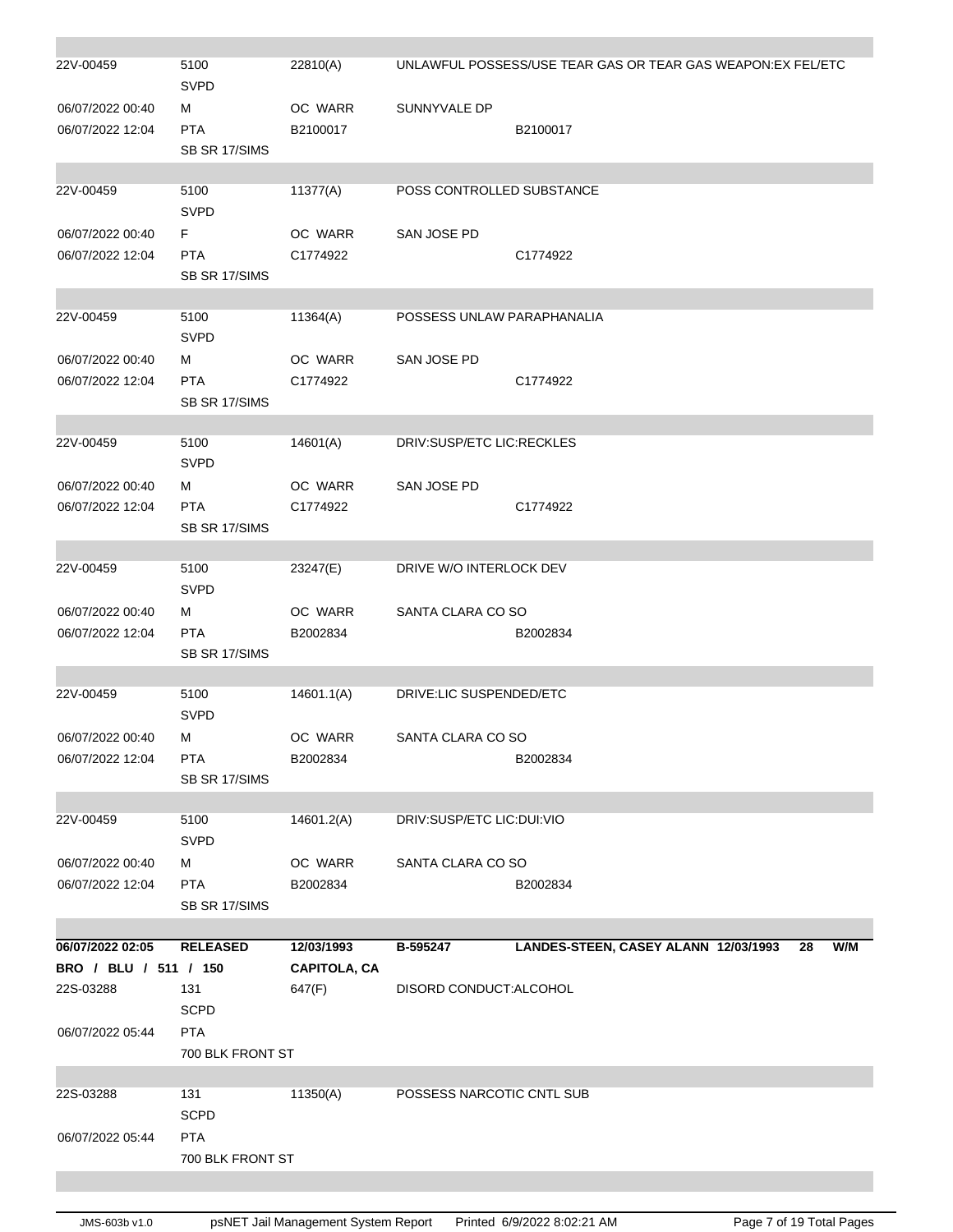| 22S-03288                              | 131<br><b>SCPD</b>             | 11364(A)                         | POSSESS UNLAW PARAPHANALIA       |                                                             |                    |    |     |
|----------------------------------------|--------------------------------|----------------------------------|----------------------------------|-------------------------------------------------------------|--------------------|----|-----|
| 06/07/2022 05:44                       | <b>PTA</b><br>700 BLK FRONT ST |                                  |                                  |                                                             |                    |    |     |
|                                        |                                |                                  |                                  |                                                             |                    |    |     |
| 22S-03288                              | 131<br><b>SCPD</b>             | 11364(A)                         | POSSESS UNLAW PARAPHANALIA       |                                                             |                    |    |     |
| 06/07/2022 05:44                       | <b>PTA</b><br>700 BLK FRONT ST | 22CR00182                        |                                  | 22CR00182                                                   |                    |    |     |
|                                        |                                |                                  |                                  |                                                             |                    |    |     |
| 06/07/2022 02:26                       | <b>RELEASED</b>                | 12/11/1992                       | B-595248                         | <b>FERNANDEZ, ELLIOT VINCE</b>                              | 12/11/1992         | 29 | W/M |
| BRO / BRO / 600 / 180                  |                                | <b>FORTWORTH, TX</b>             |                                  |                                                             | <b>OPERATOR</b>    |    |     |
| M-0782-720-22                          | 22162<br>CHP                   | 23152(A)/23152(B)DUI:ALCOHOL     |                                  |                                                             |                    |    |     |
| 06/07/2022 01:53<br>06/07/2022 05:56   | M<br><b>PTA</b>                |                                  | NO PRIORS                        |                                                             |                    |    |     |
|                                        | SANTAS VILLAGE AT CLUB DR      |                                  |                                  |                                                             |                    |    |     |
|                                        |                                |                                  |                                  |                                                             |                    |    |     |
| M-0782-720-22                          | 22162<br><b>CHP</b>            | 23222(A)                         | POSS OPEN CONTAINER: DRIVE       |                                                             |                    |    |     |
| 06/07/2022 05:56                       | <b>PTA</b>                     |                                  |                                  |                                                             |                    |    |     |
|                                        | SANTAS VILLAGE AT CLUB DR      |                                  |                                  |                                                             |                    |    |     |
|                                        |                                |                                  |                                  |                                                             |                    |    |     |
| 06/07/2022 02:54                       | <b>RELEASED</b>                | 05/08/2004                       | B-595249                         | <b>ROMERO, BRANDON</b>                                      | 05/08/2004         | 18 | H/M |
| BRO / BRO / 504 / 175<br>M-0783-720-22 | 21940                          | <b>SAN JOSE, CA</b>              | DUI ALCOHOL/DRUG                 |                                                             |                    |    |     |
|                                        | CHP                            | 23152(F)                         |                                  |                                                             |                    |    |     |
| 06/07/2022 00:49                       | м                              |                                  | <b>NO PRIORS</b>                 |                                                             |                    |    |     |
| 06/07/2022 06:19                       | <b>PTA</b>                     |                                  |                                  |                                                             |                    |    |     |
|                                        |                                | COMMERCIAL WAY X COMMERCIAL XING |                                  |                                                             |                    |    |     |
| 06/07/2022 03:23                       | SCJMJC231                      | 05/29/1991                       | B-595250                         | <b>TAORMINA, ERIC RANDALL</b>                               | 05/29/1991         | 31 | W/M |
| BRO / HAZ / 510 / 170                  |                                | <b>SANTA CRUZ, CA</b>            |                                  |                                                             |                    |    |     |
| 22C-00686                              | 529                            | 166(C)(1)                        | <b>CONTEMPT:VIOL PROTECT ORD</b> |                                                             |                    |    |     |
|                                        | <b>CPD</b>                     |                                  |                                  |                                                             |                    |    |     |
| 06/07/2022 02:29                       | м                              | BW<br>20CR05131                  | SNT 60 / 3 CTS                   | 20CR05131                                                   |                    |    |     |
|                                        | <b>1600 BLK 41ST AVE</b>       |                                  |                                  |                                                             |                    |    |     |
| 22C-00686                              | 529                            | 11364(A)                         | POSSESS UNLAW PARAPHANALIA       |                                                             |                    |    |     |
|                                        | CPD                            |                                  |                                  |                                                             |                    |    |     |
|                                        |                                | 22CR00607                        |                                  | 22CR00607                                                   |                    |    |     |
|                                        | 1600 BLK 41ST AVE              |                                  |                                  |                                                             |                    |    |     |
| 22C-00686                              | 529                            | 22810(A)                         |                                  | UNLAWFUL POSSESS/USE TEAR GAS OR TEAR GAS WEAPON:EX FEL/ETC |                    |    |     |
|                                        | CPD                            |                                  |                                  |                                                             |                    |    |     |
| 06/07/2022 02:29                       | м                              | OC WARR                          | SANTA CLARA PD                   |                                                             |                    |    |     |
|                                        | 1600 BLK 41ST AVE              | C2101080                         |                                  | C2101080                                                    |                    |    |     |
|                                        |                                |                                  |                                  |                                                             |                    |    |     |
| 06/07/2022 03:51                       | SCJMJC241                      | 10/18/1973                       | B-595251                         | <b>MANSHIP, COREY MICHAEL</b>                               | 10/18/1973         | 48 | W/M |
| BRO / BLU / 600 / 200                  |                                | <b>SANTA CRUZ, CA</b>            |                                  |                                                             | <b>IRON WORKER</b> |    |     |
| 2204266                                |                                |                                  |                                  |                                                             |                    |    |     |
|                                        | 13426                          | 246.3(A)                         | WIL DISCH F/ARM W/GRS NEG        |                                                             |                    |    |     |
|                                        | <b>SCSO</b>                    |                                  |                                  |                                                             |                    |    |     |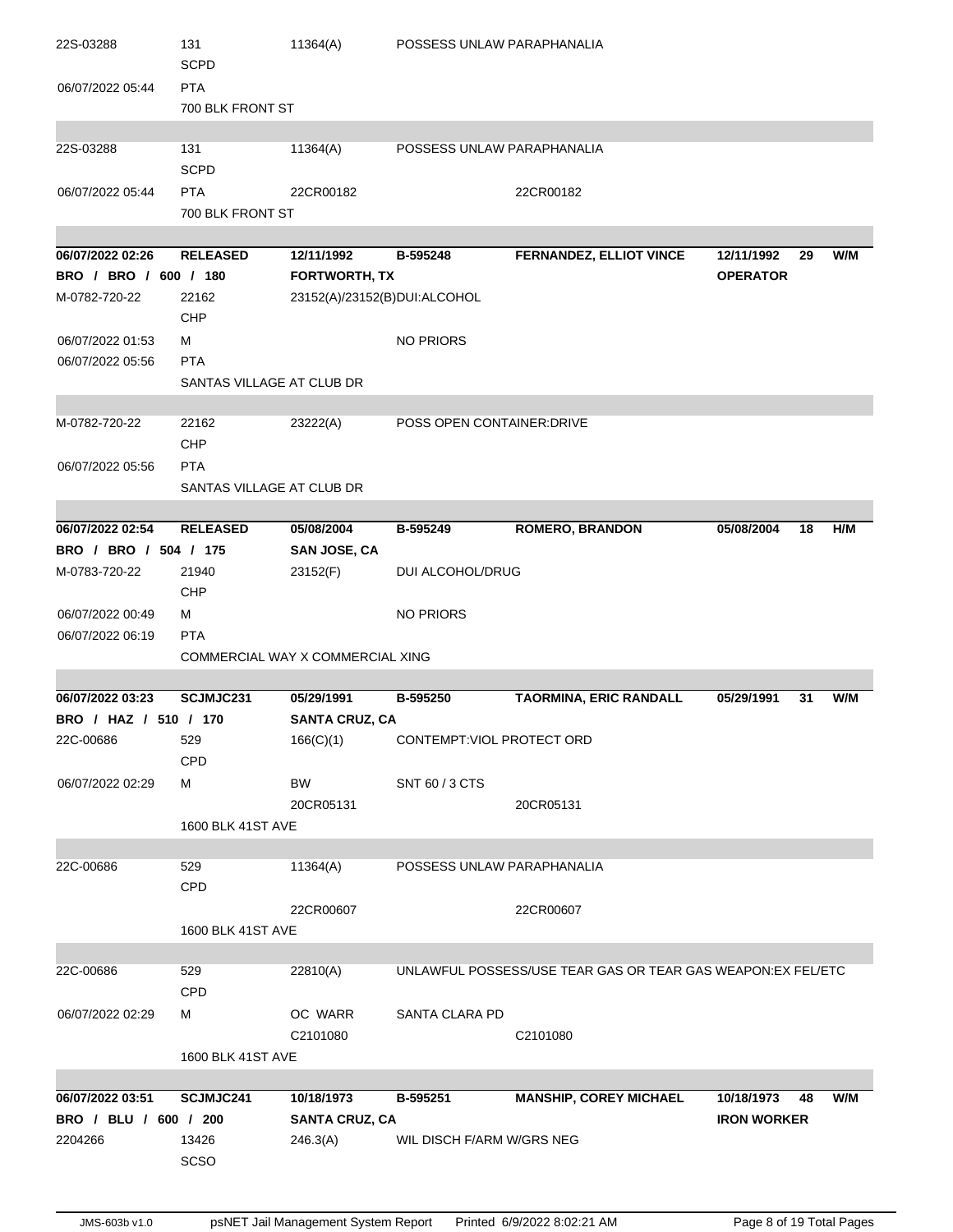| 06/07/2022 01:24                 | F                     |                             | 'INCREASE"                    |                          |            |    |     |
|----------------------------------|-----------------------|-----------------------------|-------------------------------|--------------------------|------------|----|-----|
|                                  | 17TH AVE / SOQUEL AVE |                             | <b>INCREASE</b>               |                          |            |    |     |
|                                  |                       |                             |                               |                          |            |    |     |
| 2204266                          | 13426<br>SCSO         | 23152(F)                    | DUI ALCOHOL/DRUG              |                          |            |    |     |
| 06/07/2022 01:24                 | M                     |                             | "INCREASE"<br><b>INCREASE</b> |                          |            |    |     |
|                                  | 17TH AVE / SOQUEL AVE |                             |                               |                          |            |    |     |
|                                  |                       |                             |                               |                          |            |    |     |
| 2204266                          | 13426<br>SCSO         | 29800(A)(1)                 | FELON/ETC POSS/ETC F/ARM      |                          |            |    |     |
| 06/07/2022 01:24                 | F                     |                             | "INCREASE"<br><b>INCREASE</b> |                          |            |    |     |
|                                  | 17TH AVE / SOQUEL AVE |                             |                               |                          |            |    |     |
|                                  |                       |                             |                               |                          |            |    |     |
| 06/07/2022 04:11                 | <b>RELEASED</b>       | 08/29/1977                  | B-595252                      | <b>ELLIOTT, MARY</b>     | 08/29/1977 | 44 | W/F |
| BLN / GRN / 506 / 125<br>2204279 | 12698                 | APTOS, CA<br>647(F)         | DISORD CONDUCT:ALCOHOL        |                          |            |    |     |
|                                  | <b>SCSO</b>           |                             |                               |                          |            |    |     |
| 06/07/2022 05:50                 | 849(B)2               |                             |                               |                          |            |    |     |
|                                  | 800 BLK ENCINO DR     |                             |                               |                          |            |    |     |
|                                  |                       |                             |                               |                          |            |    |     |
| 06/07/2022 07:32                 | <b>RELEASED</b>       | 11/29/1960                  | B-595253                      | <b>MCCRACKEN, JOHN</b>   | 11/29/1960 | 61 | W/M |
| BLN / BLU / 511 / 210            |                       | <b>SANTA CRUZ, CA</b>       |                               |                          |            |    |     |
| 22S-3291                         | 158                   | 602(N)                      | TRESPAS: DRIV ON PRIV PROP    |                          |            |    |     |
|                                  | <b>SCPD</b>           |                             |                               |                          |            |    |     |
| 06/07/2022 13:38                 | <b>PTA</b>            |                             |                               |                          |            |    |     |
|                                  | 1-100 BLK FRONT ST    |                             |                               |                          |            |    |     |
| 06/07/2022 10:45                 | SCJMJL141             | 10/27/1968                  | B-595254                      | <b>COLON, MICHAEL</b>    | 10/27/1968 | 53 | H/M |
| BRO / BRO / 601 / 125            |                       | <b>SANTA CRUZ, CA</b>       |                               |                          |            |    |     |
| 22S-03296                        | 162                   | 647(F)                      | DISORD CONDUCT: ALCOHOL       |                          |            |    |     |
|                                  | <b>SCPD</b>           |                             |                               |                          |            |    |     |
|                                  |                       | MELROSE AVE @ HARRISON AVE. |                               |                          |            |    |     |
| 22S-03296                        | 162                   |                             |                               |                          |            |    |     |
|                                  | <b>SCPD</b>           | 11377(A)                    | POSS CONTROLLED SUBSTANCE     |                          |            |    |     |
|                                  |                       | MELROSE AVE @ HARRISON AVE. |                               |                          |            |    |     |
| 06/07/2022 11:11                 | SCJMJM221             | 08/14/1991                  | B-595255                      | <b>WEST, NOLAN JESSE</b> | 08/14/1991 | 30 | W/M |
| BLN / BLU / 508 / 185            |                       | <b>SANTA CRUZ, CA</b>       |                               |                          |            |    |     |
| 22S-03297                        | 177                   | 647(F)                      | DISORD CONDUCT: ALCOHOL       |                          |            |    |     |
|                                  | <b>SCPD</b>           |                             |                               |                          |            |    |     |
|                                  | 1400 BLK OCEAN ST     |                             |                               |                          |            |    |     |
| 22S-03297                        | 177                   | 3455                        | <b>PRCS VIOLATION</b>         |                          |            |    |     |
|                                  | <b>SCPD</b>           |                             |                               |                          |            |    |     |
|                                  |                       |                             |                               |                          |            |    |     |
|                                  |                       |                             |                               |                          |            |    |     |
|                                  | 1400 BLK OCEAN ST     | 22CR02374                   |                               | 22CR02374                |            |    |     |
|                                  |                       |                             |                               |                          |            |    |     |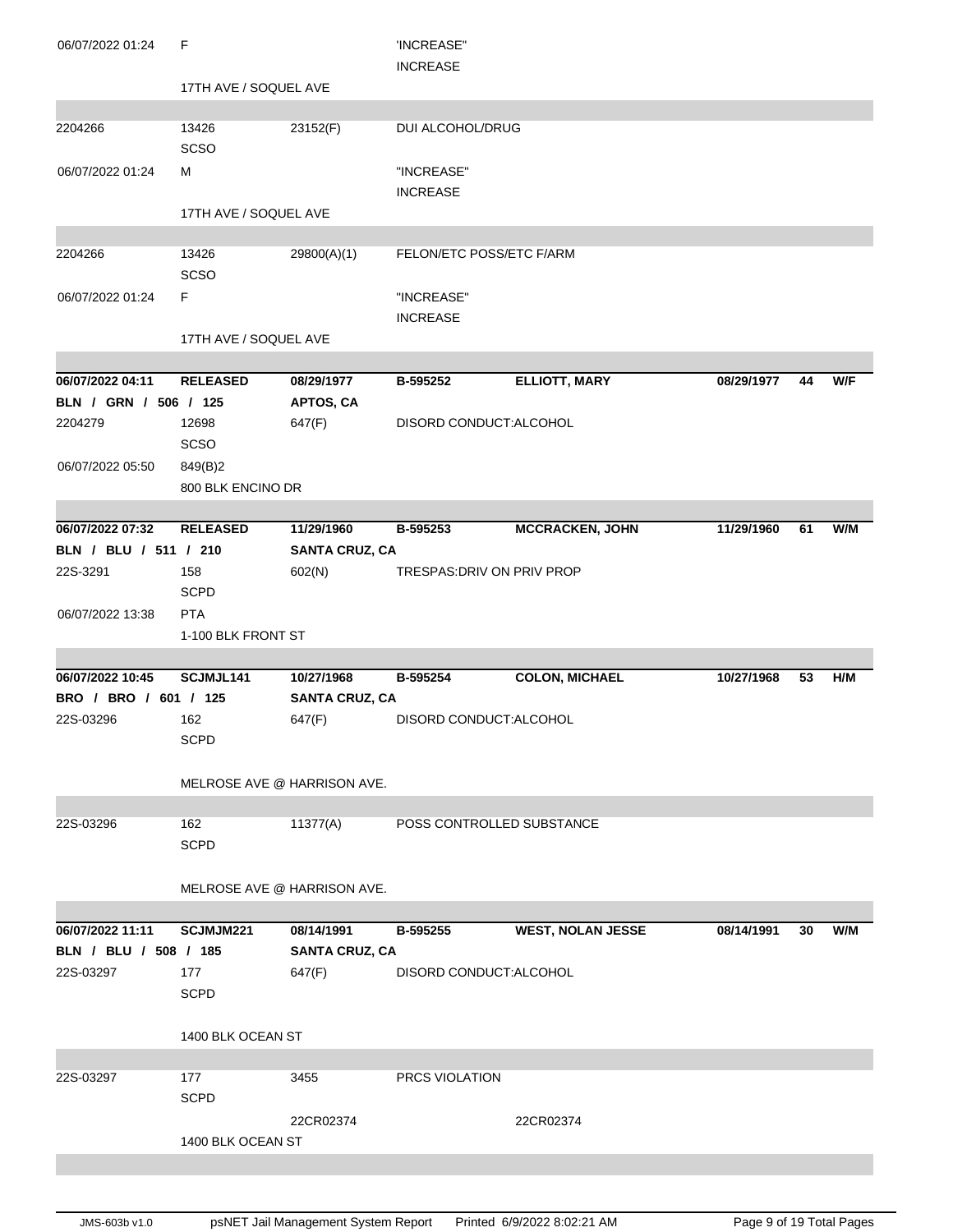| 06/07/2022 12:15      | <b>RELEASED</b>       | 10/25/1984            | B-595256                  | <b>ARELLANO, BONIFACIO</b>   | 10/25/1984 | 37 | H/M |
|-----------------------|-----------------------|-----------------------|---------------------------|------------------------------|------------|----|-----|
| BLK / BRO / 506 / 210 |                       | <b>SANTA CRUZ, CA</b> |                           |                              |            |    |     |
| 22S-03298             | 145                   | 484(A)                | PETTY THEFT               |                              |            |    |     |
|                       | <b>SCPD</b>           |                       |                           |                              |            |    |     |
| 06/07/2022 16:21      | <b>PTA</b>            |                       |                           |                              |            |    |     |
|                       | <b>GARFIELD PARK</b>  |                       |                           |                              |            |    |     |
|                       |                       |                       |                           |                              |            |    |     |
| 22S-03298             | 145                   | 148(A)(1)             | OBSTRUCT/ETC PUB OFCR/ETC |                              |            |    |     |
|                       | <b>SCPD</b>           |                       |                           |                              |            |    |     |
| 06/07/2022 16:21      | <b>PTA</b>            |                       |                           |                              |            |    |     |
|                       | <b>GARFIELD PARK</b>  |                       |                           |                              |            |    |     |
|                       |                       |                       |                           |                              |            |    |     |
| 06/07/2022 14:16      | <b>RELEASED</b>       | 06/03/1967            | B-595257                  | <b>HALL, JUSTIN GINSBERG</b> | 06/03/1967 | 55 | W/M |
| BLN / GRN / 508 / 200 |                       | <b>SANTA CRUZ, CA</b> |                           |                              |            |    |     |
| 22S-03304             | 177                   | 647(F)                | DISORD CONDUCT:ALCOHOL    |                              |            |    |     |
|                       | <b>SCPD</b>           |                       |                           |                              |            |    |     |
| 06/07/2022 21:06      | <b>PTA</b>            |                       |                           |                              |            |    |     |
|                       | 800 BLK CENTER STREET |                       |                           |                              |            |    |     |
|                       |                       |                       |                           |                              |            |    |     |
| 22S-03304             | 177                   | 23152(A)              | DUI ALCOHOL               |                              |            |    |     |
|                       | <b>SCPD</b>           |                       |                           |                              |            |    |     |
| 06/07/2022 13:00      | м                     | OC WARR               | <b>BUTTE COUNTY</b>       |                              |            |    |     |
| 06/07/2022 21:06      | <b>PTA</b>            | SCR91825              |                           | SCR91825                     |            |    |     |
|                       | 800 BLK CENTER STREET |                       |                           |                              |            |    |     |
|                       |                       |                       |                           |                              |            |    |     |
| 22S-03304             | 177                   | 23152(B)              | DUI ALCOHOL/0.08 PERCENT  |                              |            |    |     |
|                       | <b>SCPD</b>           |                       |                           |                              |            |    |     |
| 06/07/2022 13:00      | м                     | OC WARR               | <b>BUTTE COUNTY</b>       |                              |            |    |     |
| 06/07/2022 21:06      | <b>PTA</b>            | SCR91825              |                           | SCR91825                     |            |    |     |
|                       | 800 BLK CENTER STREET |                       |                           |                              |            |    |     |
|                       |                       |                       |                           |                              |            |    |     |
| 22S-03304             | 177                   | 14601.2(A)            | DRIV:SUSP/ETC LIC:DUI:VIO |                              |            |    |     |
|                       | <b>SCPD</b>           |                       |                           |                              |            |    |     |
| 06/07/2022 13:00      | м                     | OC WARR               | <b>BUTTE COUNTY</b>       |                              |            |    |     |
| 06/07/2022 21:06      | <b>PTA</b>            | SCR91825              |                           | SCR91825                     |            |    |     |
|                       | 800 BLK CENTER STREET |                       |                           |                              |            |    |     |
|                       |                       |                       |                           |                              |            |    |     |
| 22S-03304             | 177                   | 853.7                 | FTA AFTER WRITTEN PROMISE |                              |            |    |     |
|                       | <b>SCPD</b>           |                       |                           |                              |            |    |     |
| 06/07/2022 13:00      | м                     | OC WARR               | <b>BUTTE COUNTY</b>       |                              |            |    |     |
| 06/07/2022 21:06      | <b>PTA</b>            | SCR91825              |                           | SCR91825                     |            |    |     |
|                       | 800 BLK CENTER STREET |                       |                           |                              |            |    |     |
|                       |                       |                       |                           |                              |            |    |     |
| 22S-03304             | 177                   | 1320(A)               | FTA: MISDEMEANOR CHARGE   |                              |            |    |     |
|                       | <b>SCPD</b>           |                       |                           |                              |            |    |     |
| 06/07/2022 13:00      | м                     | OC WARR               | <b>BUTTE COUNTY</b>       |                              |            |    |     |
| 06/07/2022 21:06      | <b>PTA</b>            | SCR91825              |                           | SCR91825                     |            |    |     |
|                       | 800 BLK CENTER STREET |                       |                           |                              |            |    |     |
|                       |                       |                       |                           |                              |            |    |     |
| 22S-03304             | 177                   | 1320(A)               | FTA: MISDEMEANOR CHARGE   |                              |            |    |     |
|                       | <b>SCPD</b>           |                       |                           |                              |            |    |     |
| 06/07/2022 13:00      | м                     | OC WARR               | <b>BUTTE COUNTY</b>       |                              |            |    |     |
| 06/07/2022 21:06      | <b>PTA</b>            | SCR91825              |                           | SCR91825                     |            |    |     |
|                       | 800 BLK CENTER STREET |                       |                           |                              |            |    |     |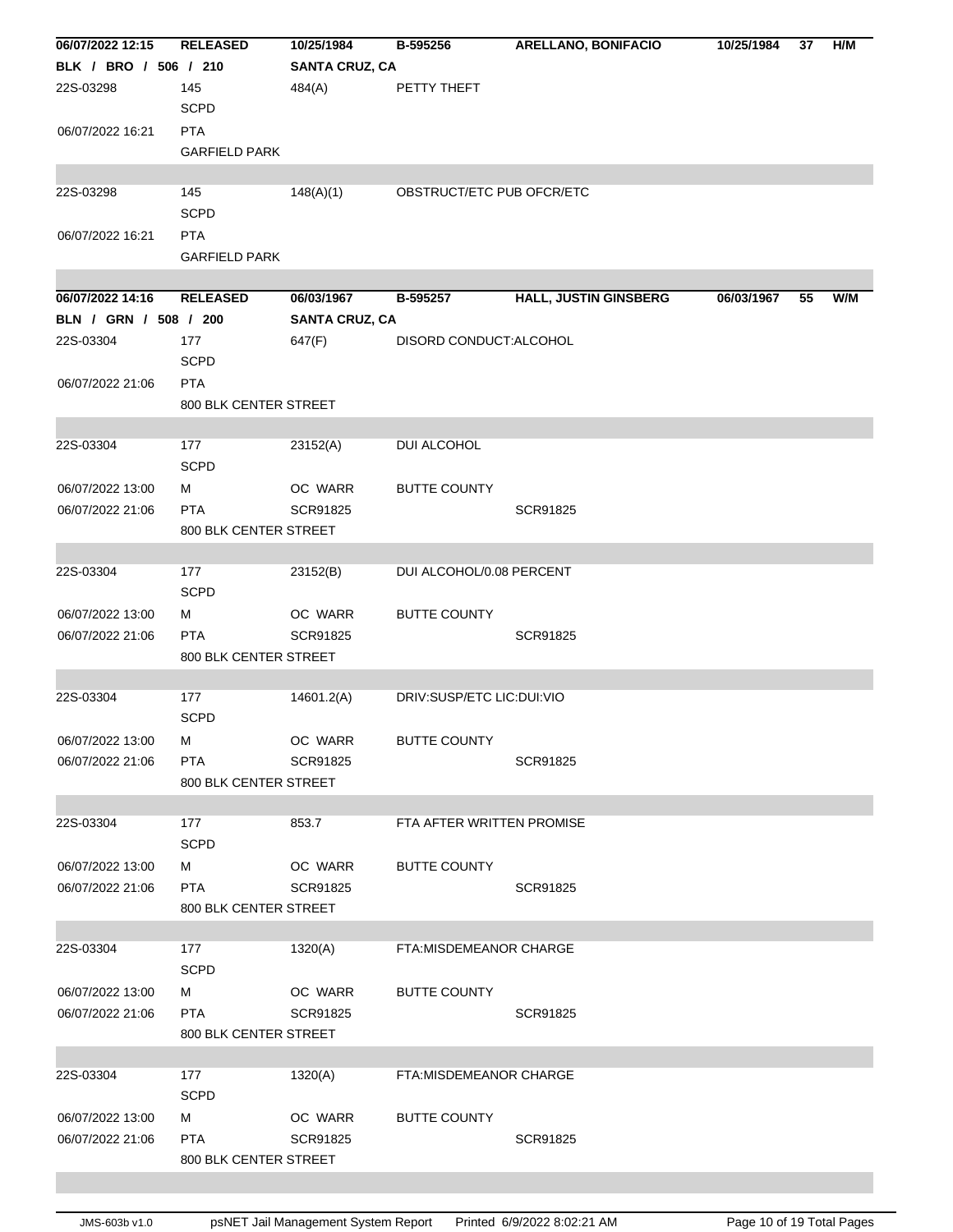| 06/07/2022 14:44      | <b>RELEASED</b>                                                  | 11/15/2000             | B-595258                    | HERNANDEZ, VALERIA                    | 11/15/2000          | 21 | H/F |
|-----------------------|------------------------------------------------------------------|------------------------|-----------------------------|---------------------------------------|---------------------|----|-----|
| BLK / BRO / 504 / 130 |                                                                  | <b>SANTA CRUZ, CA</b>  |                             |                                       |                     |    |     |
| 22S-03305             | 191                                                              | 487(A)                 | G/THFT:\$/LABOR/PROP \$400+ |                                       |                     |    |     |
|                       | <b>SCPD</b>                                                      |                        |                             |                                       |                     |    |     |
| 06/07/2022 16:36      | <b>EMERGENCY</b><br><b>BAIL RELEA</b><br>100 BLK PLYMOUTH STREET |                        |                             |                                       |                     |    |     |
|                       |                                                                  |                        |                             |                                       |                     |    |     |
| 22S-03305             | 191                                                              | 10852                  | <b>TAMPER WITH VEHICLE</b>  |                                       |                     |    |     |
|                       | <b>SCPD</b>                                                      |                        |                             |                                       |                     |    |     |
| 06/07/2022 16:36      | <b>EMERGENCY</b><br><b>BAIL RELEA</b><br>100 BLK PLYMOUTH STREET |                        |                             |                                       |                     |    |     |
|                       |                                                                  |                        |                             |                                       |                     |    |     |
| 06/07/2022 19:26      | <b>RELEASED</b>                                                  | 04/20/1984             | B-595259                    | <b>FERNANDEZ, JESUS ROCHA</b>         | 04/20/1984          | 38 | H/M |
| BLK / BRO / 508 / 170 |                                                                  | <b>WATSONVILLE, CA</b> |                             |                                       |                     |    |     |
| M-0786-720-22         | 21918                                                            | 23152(A)               | DUI ALCOHOL                 |                                       |                     |    |     |
|                       | CHP                                                              |                        |                             |                                       |                     |    |     |
| 06/07/2022 16:57      | м                                                                |                        | **2 PRIORS**                |                                       |                     |    |     |
| 06/07/2022 22:53      | <b>PTA</b>                                                       |                        |                             |                                       |                     |    |     |
|                       |                                                                  |                        |                             |                                       |                     |    |     |
|                       | 7700 BLK SOQUEL DR.                                              |                        |                             |                                       |                     |    |     |
| 06/07/2022 21:21      | SCJMJC111                                                        | 04/03/1979             |                             |                                       |                     | 43 |     |
|                       |                                                                  |                        | B-595260                    | ROCHA, HECTOR MANUEL                  | 04/03/1979          |    | H/M |
| BLK / BRO / 509 / 170 |                                                                  | <b>WATSONVILLE, CA</b> |                             |                                       |                     |    |     |
| 22W-01992             | 423                                                              | 455                    | AID IN ARSON                |                                       |                     |    |     |
|                       | <b>WPD</b>                                                       |                        |                             |                                       |                     |    |     |
| 06/07/2022 20:54      | F.                                                               |                        | INCREASE/664                |                                       |                     |    |     |
|                       |                                                                  |                        | INCREASE/664                |                                       |                     |    |     |
|                       | 1-100 BLK KILBURN ST                                             |                        |                             |                                       |                     |    |     |
|                       |                                                                  |                        |                             |                                       |                     |    |     |
| 06/07/2022 22:37      | <b>RELEASED</b>                                                  | 07/06/1985             | B-595261                    | <b>BAILEY, MATTHEW TOBIAS</b>         | 07/06/1985          | 36 | W/M |
| BLN / BRO / 509 / 160 |                                                                  | <b>WATSONVILLE, CA</b> |                             |                                       |                     |    |     |
| 22W-02001             |                                                                  |                        |                             |                                       |                     |    |     |
|                       | 409                                                              | 647(F)                 | DISORD CONDUCT: ALCOHOL     |                                       |                     |    |     |
|                       | <b>WPD</b>                                                       |                        |                             |                                       |                     |    |     |
| 06/08/2022 11:57      | 849(B)2                                                          |                        |                             |                                       |                     |    |     |
|                       | 1-100 BLK W. LAKE AVE                                            |                        |                             |                                       |                     |    |     |
|                       |                                                                  |                        |                             |                                       |                     |    |     |
| 06/07/2022 23:21      | <b>RELEASED</b>                                                  | 03/04/1976             | B-595262                    | RODRIGUEZ ORTIZ, ALEJANDRO 03/04/1976 |                     | 46 | H/M |
| BRO / BRO / 511 / 195 |                                                                  | <b>SANTA CRUZ, CA</b>  |                             |                                       | <b>ARCHEOLOGIST</b> |    |     |
| 22S-03311             | 158                                                              | 466                    | POSSESS BURGLARY TOOLS      |                                       |                     |    |     |
|                       | <b>SCPD</b>                                                      |                        |                             |                                       |                     |    |     |
|                       |                                                                  |                        |                             |                                       |                     |    |     |
| 06/08/2022 04:04      | <b>PTA</b>                                                       |                        |                             |                                       |                     |    |     |
|                       | E LEVEE AND FELKER                                               |                        |                             |                                       |                     |    |     |
|                       |                                                                  |                        |                             |                                       |                     |    |     |
| 22S-03311             | 158                                                              | 594(A)                 | VANDALISM                   |                                       |                     |    |     |
|                       | <b>SCPD</b>                                                      |                        |                             |                                       |                     |    |     |
| 06/08/2022 04:04      | <b>PTA</b>                                                       |                        |                             |                                       |                     |    |     |
|                       | E LEVEE AND FELKER                                               |                        |                             |                                       |                     |    |     |
|                       |                                                                  |                        |                             |                                       |                     |    |     |
| 22S-03311             | 158                                                              | 484(A)                 | PETTY THEFT                 |                                       |                     |    |     |
|                       | <b>SCPD</b>                                                      |                        |                             |                                       |                     |    |     |
| 06/07/2022 22:27      | м                                                                |                        | 664                         |                                       |                     |    |     |
| 06/08/2022 04:04      | <b>PTA</b>                                                       |                        | 664                         |                                       |                     |    |     |
|                       | E LEVEE AND FELKER                                               |                        |                             |                                       |                     |    |     |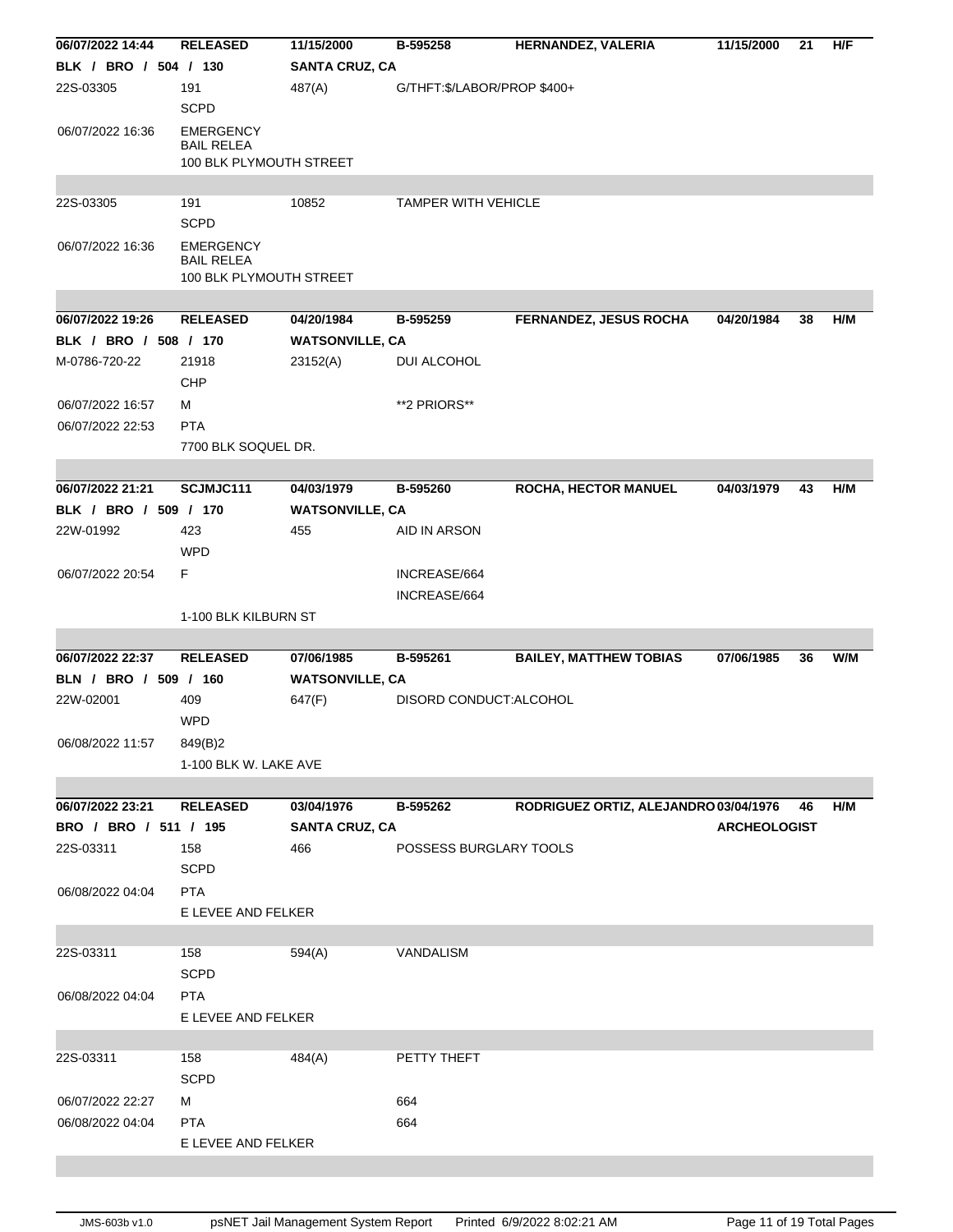| 22S-03311                                 | 158                       | 496(A)                         | REC KNWN STOLN PROP -\$950 |                                     |                 |    |     |
|-------------------------------------------|---------------------------|--------------------------------|----------------------------|-------------------------------------|-----------------|----|-----|
|                                           | <b>SCPD</b>               |                                |                            |                                     |                 |    |     |
| 06/07/2022 22:27                          | м                         | OC WARR                        | MARIN CO SO                |                                     |                 |    |     |
| 06/08/2022 04:04                          | <b>PTA</b>                | CR217639A                      |                            | CR217639A                           |                 |    |     |
|                                           | E LEVEE AND FELKER        |                                |                            |                                     |                 |    |     |
|                                           |                           |                                |                            |                                     |                 |    |     |
| 06/08/2022 00:16<br>BLN / BLU / 600 / 170 | <b>RELEASED</b>           | 02/07/1977                     | B-595263                   | <b>BRUMLOW, DANIEL TIMOTHY</b>      | 02/07/1977      | 45 | W/M |
|                                           |                           | <b>SANTA CRUZ, CA</b>          |                            |                                     |                 |    |     |
| 2202495                                   | 13916<br><b>SCSO</b>      | 647(F)                         | DISORD CONDUCT: ALCOHOL    |                                     |                 |    |     |
|                                           |                           |                                |                            |                                     |                 |    |     |
| 06/08/2022 05:48                          | 849(B)2                   |                                |                            |                                     |                 |    |     |
|                                           | 32ND AVE / PORTOLA DR     |                                |                            |                                     |                 |    |     |
| 06/08/2022 01:10                          | <b>RELEASED</b>           | 05/26/1986                     | B-595264                   | HENDERSON, KYLE JASON               | 05/26/1986      | 36 | W/M |
| BRO / HAZ / 509 / 135                     |                           | <b>SANTA CRUZ, CA</b>          |                            |                                     |                 |    |     |
| 22S-03312                                 | 158                       | 647(F)                         | DISORD CONDUCT: ALCOHOL    |                                     |                 |    |     |
|                                           | <b>SCPD</b>               |                                |                            |                                     |                 |    |     |
| 06/08/2022 05:10                          | 849(B)2                   |                                |                            |                                     |                 |    |     |
|                                           | <b>200 BLK MARKET ST</b>  |                                |                            |                                     |                 |    |     |
|                                           |                           |                                |                            |                                     |                 |    |     |
| 06/08/2022 01:55                          | <b>RELEASED</b>           | 05/21/1960                     | B-595265                   | RODRIGUEZ, VALENTIN RICO            | 05/21/1960      | 62 | H/M |
| GRY / BRO / 506 / 155                     |                           | <b>WATSONVILLE, CA</b>         |                            |                                     | <b>TEACHER</b>  |    |     |
| 22S-03301                                 | 190                       | 288.4(B)                       | ARRANGE/GO TO MTG W/MINOR  |                                     |                 |    |     |
|                                           | <b>SCPD</b>               |                                |                            |                                     |                 |    |     |
| 06/08/2022 05:24                          | <b>BOND</b>               |                                |                            |                                     |                 |    |     |
|                                           | 1-100 BLK MUNICIPAL WHARF |                                |                            |                                     |                 |    |     |
|                                           |                           |                                |                            |                                     |                 |    |     |
| 06/08/2022 02:56                          | <b>RELEASED</b>           | 07/25/1995                     | B-595266                   | BERNALPOZOS, JUAN CARLOS 07/25/1995 |                 | 26 | H/M |
| BRO / BRO / 510 / 300                     |                           | <b>WATSONVILLE, CA</b>         |                            |                                     | <b>SECURITY</b> |    |     |
| M-0789-720-22                             | 021940                    | 23152(A)/23152(B)DUI:ALCOHOL   |                            |                                     |                 |    |     |
|                                           | CHP                       |                                |                            |                                     |                 |    |     |
| 06/08/2022 01:57                          | м                         |                                | <b>NO PRIORS</b>           |                                     |                 |    |     |
| 06/08/2022 04:22                          | <b>PTA</b>                |                                |                            |                                     |                 |    |     |
|                                           |                           | SEA RIDGE RD. X STATE PARK DR. |                            |                                     |                 |    |     |
|                                           |                           |                                |                            |                                     |                 |    |     |
| 06/08/2022 03:19                          | <b>RELEASED</b>           | 10/26/1999                     | B-595267                   | <b>MENZIES, JAMES ROBERT</b>        | 10/26/1999      | 22 | W/M |
| BRO / GRN / 510 / 175                     |                           | LIVE OAK, CA                   |                            |                                     | <b>SERVER</b>   |    |     |
| M-0788-720-22                             | 22162                     | 23152(A)/23152(B)DUI:ALCOHOL   |                            |                                     |                 |    |     |
|                                           | <b>CHP</b>                |                                |                            |                                     |                 |    |     |
| 06/08/2022 01:41                          | м                         |                                | <b>NO PRIORS</b>           |                                     |                 |    |     |
| 06/08/2022 04:48                          | <b>PTA</b>                |                                |                            |                                     |                 |    |     |
|                                           | ALBA RD W/O SR9           |                                |                            |                                     |                 |    |     |
|                                           |                           |                                |                            |                                     |                 |    |     |
| 06/08/2022 06:13                          | <b>RELEASED</b>           | 06/16/1954                     | B-595268                   | <b>ROSSE, WILLIAM LOUIS</b>         | 06/16/1954      | 67 | W/M |
| GRY / BLU / 510 / 175                     |                           | <b>SANTA CRUZ, CA</b>          |                            |                                     | <b>RETIRED</b>  |    |     |
| 2204298                                   | 11438                     | 273.5(A)                       | INF CORP INJ:SPOUSE/COHAB  |                                     |                 |    |     |
|                                           | <b>SCSO</b>               |                                |                            |                                     |                 |    |     |
| 06/08/2022 09:29                          | <b>BOND</b>               |                                |                            |                                     |                 |    |     |
|                                           | 1-100 BLK HOLINS DR       |                                |                            |                                     |                 |    |     |
|                                           |                           |                                |                            |                                     |                 |    |     |
| 06/08/2022 06:44                          | <b>RELEASED</b>           | 09/17/1976                     | B-595269                   | <b>RUIZ BARRON, EFRAIN</b>          | 09/17/1976      | 45 | H/M |
| BLK / BRO / 505 / 170                     |                           | <b>WATSONVILLE, CA</b>         |                            |                                     |                 |    |     |
| 22S-03316                                 | 158                       | 4462.5                         | SHO ON VEH/GIV PO FLS REG  |                                     |                 |    |     |
|                                           | <b>SCPD</b>               |                                |                            |                                     |                 |    |     |
|                                           |                           |                                |                            |                                     |                 |    |     |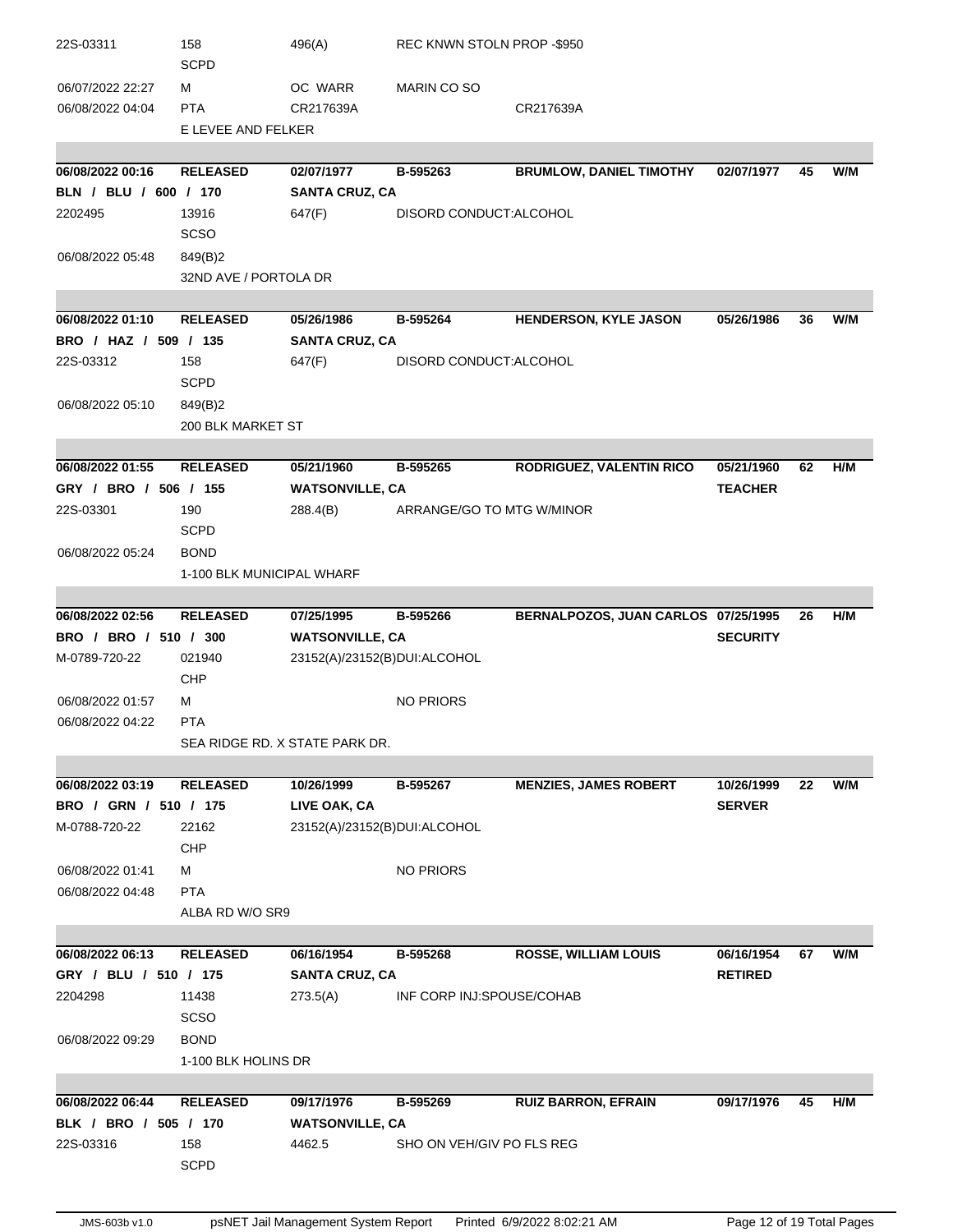| 06/08/2022 09:47      | <b>PTA</b><br><b>WINDSOR AND S BRANCIFORTE</b> |                                    |                           |                             |                        |    |     |  |
|-----------------------|------------------------------------------------|------------------------------------|---------------------------|-----------------------------|------------------------|----|-----|--|
|                       |                                                |                                    |                           |                             |                        |    |     |  |
| 06/08/2022 09:18      | <b>RELEASED</b>                                | 05/22/1991                         | B-595271                  | <b>REYNA, MARCUS</b>        | 05/22/1991             | 31 | W/M |  |
| BLK / BRO / 511 / 150 |                                                | <b>SANTA CRUZ, CA</b>              |                           |                             | <b>PACKAGE HANDLER</b> |    |     |  |
| 2204300               | 13244                                          | 647(F)                             | DISORD CONDUCT: ALCOHOL   |                             |                        |    |     |  |
|                       | <b>SCSO</b>                                    |                                    |                           |                             |                        |    |     |  |
| 06/08/2022 18:45      | <b>PTA</b>                                     |                                    |                           |                             |                        |    |     |  |
|                       |                                                | <b>GREEN VALLEY RD/ HOLOHAN RD</b> |                           |                             |                        |    |     |  |
| 2204300               | 13244                                          | 11350(A)                           | POSSESS NARCOTIC CNTL SUB |                             |                        |    |     |  |
|                       | <b>SCSO</b>                                    |                                    |                           |                             |                        |    |     |  |
| 06/08/2022 18:45      | <b>PTA</b>                                     |                                    |                           |                             |                        |    |     |  |
|                       |                                                | <b>GREEN VALLEY RD/ HOLOHAN RD</b> |                           |                             |                        |    |     |  |
|                       |                                                |                                    |                           |                             |                        |    |     |  |
| 06/08/2022 10:12      | <b>RELEASED</b>                                | 10/20/1977                         | B-595273                  | <b>UNJEEN, BUAPHET</b>      | 10/20/1977             | 44 | A/F |  |
| BLK / BRO / 502 / 130 |                                                | SOQUEL, CA                         |                           |                             | <b>KITCHEN WORKER</b>  |    |     |  |
| <b>REMAND</b>         | 13246                                          | 23152(A)                           | DUI ALCOHOL               |                             |                        |    |     |  |
|                       | <b>SCSO</b>                                    |                                    |                           |                             |                        |    |     |  |
| 06/08/2022 18:27      | <b>BOND</b>                                    |                                    |                           | 22CR00378                   |                        |    |     |  |
|                       | DEPT <sub>1</sub>                              |                                    |                           |                             |                        |    |     |  |
| <b>REMAND</b>         | 13246                                          |                                    | DISORD CONDUCT:ALCOHOL    |                             |                        |    |     |  |
|                       | <b>SCSO</b>                                    | 647(F)                             |                           |                             |                        |    |     |  |
| 06/08/2022 18:27      | <b>BOND</b>                                    |                                    |                           | 22CR00378                   |                        |    |     |  |
|                       | DEPT <sub>1</sub>                              |                                    |                           |                             |                        |    |     |  |
|                       |                                                |                                    |                           |                             |                        |    |     |  |
| <b>REMAND</b>         | 13246                                          | 148(A)(1)                          | OBSTRUCT/ETC PUB OFCR/ETC |                             |                        |    |     |  |
|                       | <b>SCSO</b>                                    |                                    |                           |                             |                        |    |     |  |
| 06/08/2022 18:27      | <b>BOND</b>                                    |                                    |                           | 22CR00378                   |                        |    |     |  |
|                       | DEPT <sub>1</sub>                              |                                    |                           |                             |                        |    |     |  |
|                       |                                                |                                    |                           |                             |                        |    |     |  |
| <b>REMAND</b>         | 13246                                          | 23152(B)                           | DUI ALCOHOL/0.08 PERCENT  |                             |                        |    |     |  |
|                       | SCSO                                           |                                    |                           |                             |                        |    |     |  |
| 06/08/2022 18:27      | <b>BOND</b>                                    |                                    |                           | 22CR00378                   |                        |    |     |  |
|                       | DEPT <sub>1</sub>                              |                                    |                           |                             |                        |    |     |  |
|                       |                                                |                                    |                           |                             |                        |    |     |  |
| 06/08/2022 10:37      | <b>RELEASED</b>                                | 05/30/1997                         | B-595275                  | <b>DEMPSEY, DANE JOSEPH</b> | 05/30/1997             | 25 | W/M |  |
| BLN / BLU / 510 / 130 |                                                | <b>BOUDLER CREEK, CA</b>           |                           |                             |                        |    |     |  |
| 2202495               | 11574                                          | 10851(A)                           | <b>VEHICLE THEFT</b>      |                             |                        |    |     |  |
|                       | SCSO                                           |                                    |                           |                             |                        |    |     |  |
| 06/08/2022 10:21      | F.                                             |                                    | <b>REBOOK</b>             |                             |                        |    |     |  |
| 06/08/2022 10:59      | <b>OTHER</b>                                   |                                    | <b>REBOOK</b>             |                             |                        |    |     |  |
|                       | <b>COUNTY JAIL</b>                             |                                    |                           |                             |                        |    |     |  |
| 06/08/2022 10:51      | <b>RELEASED</b>                                | 05/26/1984                         | B-595276                  | EPPERLY, JUSTIN             | 05/26/1984             | 38 | W/M |  |
| BLN / BLU / 506 / 140 |                                                | <b>SANTA CRUZ, CA</b>              |                           |                             | <b>LABORER</b>         |    |     |  |
| 22S-03319             | 177                                            | 647(F)                             | DISORD CONDUCT:ALCOHOL    |                             |                        |    |     |  |
|                       | <b>SCPD</b>                                    |                                    |                           |                             |                        |    |     |  |
| 06/08/2022 18:42      | <b>PTA</b>                                     |                                    |                           |                             |                        |    |     |  |
|                       | 100 BLK PRYCE ST                               |                                    |                           |                             |                        |    |     |  |
|                       |                                                |                                    |                           |                             |                        |    |     |  |
| 22S-03319             | 177                                            | 11377(A)                           | POSS CONTROLLED SUBSTANCE |                             |                        |    |     |  |
|                       | <b>SCPD</b>                                    |                                    |                           |                             |                        |    |     |  |
|                       |                                                |                                    |                           |                             |                        |    |     |  |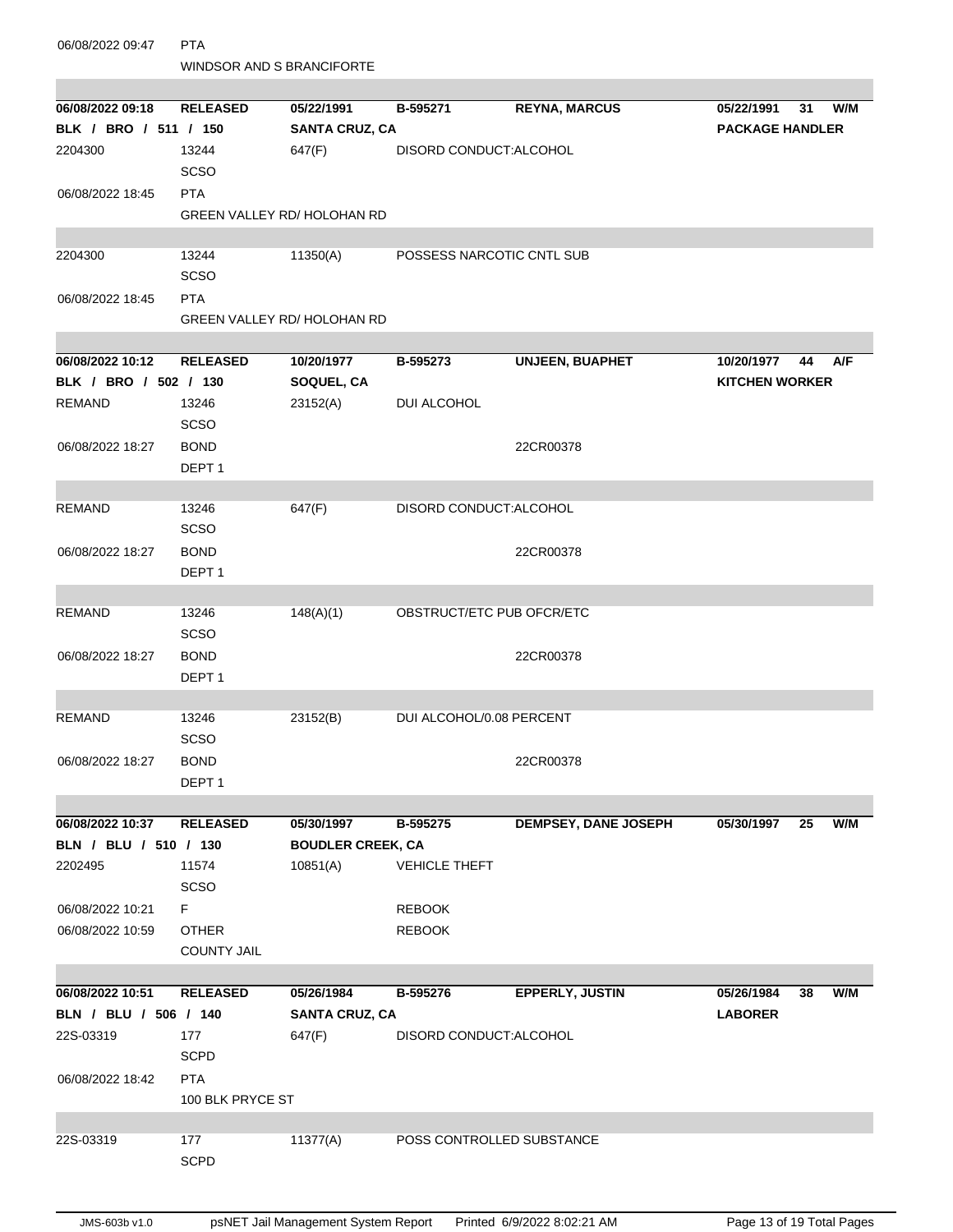| 06/08/2022 18:42      | <b>PTA</b>             |                        |                                |                                             |                  |    |     |
|-----------------------|------------------------|------------------------|--------------------------------|---------------------------------------------|------------------|----|-----|
|                       | 100 BLK PRYCE ST       |                        |                                |                                             |                  |    |     |
| 22S-03319             | 177                    | 11364(A)               | POSSESS UNLAW PARAPHANALIA     |                                             |                  |    |     |
|                       | <b>SCPD</b>            |                        |                                |                                             |                  |    |     |
| 06/08/2022 18:42      | <b>PTA</b>             |                        |                                |                                             |                  |    |     |
|                       | 100 BLK PRYCE ST       |                        |                                |                                             |                  |    |     |
|                       |                        |                        |                                |                                             |                  |    |     |
| 06/08/2022 14:05      | <b>RELEASED</b>        | 09/15/1993             | B-595279                       | <b>NASELLO, DANIELLA</b><br><b>LOMONACO</b> | 09/15/1993       | 28 | W/F |
| BRO / GRN / 507 / 140 |                        | <b>SANTA CRUZ, CA</b>  |                                |                                             | <b>BARTENDER</b> |    |     |
| 22-00367              | 08982                  | 25658(A)               | SELL/ETC LIQUOR TO MINOR       |                                             |                  |    |     |
|                       | <b>SC MJ</b>           |                        |                                |                                             |                  |    |     |
| 01/03/2022 18:00      | м                      |                        | DA'S LETTER                    |                                             |                  |    |     |
| 06/08/2022 14:31      | <b>PTA</b>             |                        |                                |                                             |                  |    |     |
|                       | 200 BLK WATER ST       |                        |                                |                                             |                  |    |     |
| 06/08/2022 15:29      | SCJMJE151              | 09/21/1997             | B-595281                       | <b>SANCHEZ, SAMANTHA</b>                    | 09/21/1997       | 24 | H/F |
| BRO / BRO / 505 / 150 |                        | <b>WATSONVILLE, CA</b> |                                |                                             |                  |    |     |
| 22W-02006             | GTF8944                | 3056                   | <b>VIOLATION OF PAROLE:FEL</b> |                                             |                  |    |     |
|                       | <b>SCCACT</b>          |                        |                                |                                             |                  |    |     |
|                       |                        | <b>WF7969</b>          |                                |                                             |                  |    |     |
|                       | 100 BLK CAREY ST.      |                        |                                |                                             |                  |    |     |
|                       |                        |                        |                                |                                             |                  |    |     |
| 22W-02006             | GTF8944                | 30305(A)(1)            |                                | ILLEGAL POSSESSION OF AMMUNITION            |                  |    |     |
|                       | <b>SCCACT</b>          |                        |                                |                                             |                  |    |     |
|                       |                        |                        |                                |                                             |                  |    |     |
|                       | 100 BLK CAREY ST.      |                        |                                |                                             |                  |    |     |
|                       |                        |                        |                                |                                             |                  |    |     |
| 22W-02006             | GTF8944                | 30605(A)               | POSSESSION OF ASSAULT WEAPON   |                                             |                  |    |     |
|                       | <b>SCCACT</b>          |                        |                                |                                             |                  |    |     |
|                       | 100 BLK CAREY ST.      |                        |                                |                                             |                  |    |     |
|                       |                        |                        |                                |                                             |                  |    |     |
| 22W-02006             | GTF8944                | 32310                  | MFG/ETC LG CAPACITY MAG        |                                             |                  |    |     |
|                       | <b>SCCACT</b>          |                        |                                |                                             |                  |    |     |
|                       |                        |                        |                                |                                             |                  |    |     |
|                       | 100 BLK CAREY ST.      |                        |                                |                                             |                  |    |     |
|                       |                        |                        |                                |                                             |                  |    |     |
| 22W-02006             | GTF8944                | 33215                  |                                | MFG/POSSESS ETC RIFLE/SHORT-BARREL SHOTGUN  |                  |    |     |
|                       | <b>SCCACT</b>          |                        |                                |                                             |                  |    |     |
|                       |                        |                        |                                |                                             |                  |    |     |
|                       | 100 BLK CAREY ST.      |                        |                                |                                             |                  |    |     |
| 22W-02006             | GTF8944                | 29800(A)(1)            | FELON/ETC POSS/ETC F/ARM       |                                             |                  |    |     |
|                       | <b>SCCACT</b>          |                        |                                |                                             |                  |    |     |
|                       |                        |                        |                                |                                             |                  |    |     |
|                       | 100 BLK CAREY ST.      |                        |                                |                                             |                  |    |     |
|                       |                        |                        |                                |                                             |                  |    |     |
| 06/08/2022 16:21      | <b>RELEASED</b>        | 06/09/1981             | B-595282                       | <b>BRYANT, DEVIN</b>                        | 06/09/1981       | 40 | W/M |
| BRO / BLU / 511 / 240 |                        | <b>SANTA CRUZ, CA</b>  |                                |                                             | <b>MACHINIST</b> |    |     |
| 2204311               | 12835                  | 243(E)(1)              |                                |                                             |                  |    |     |
|                       | SCSO                   |                        |                                |                                             |                  |    |     |
| 06/09/2022 00:34      | <b>BOND</b>            |                        |                                |                                             |                  |    |     |
|                       | 2600 BLK QUARTZ STREET |                        |                                |                                             |                  |    |     |
|                       |                        |                        |                                |                                             |                  |    |     |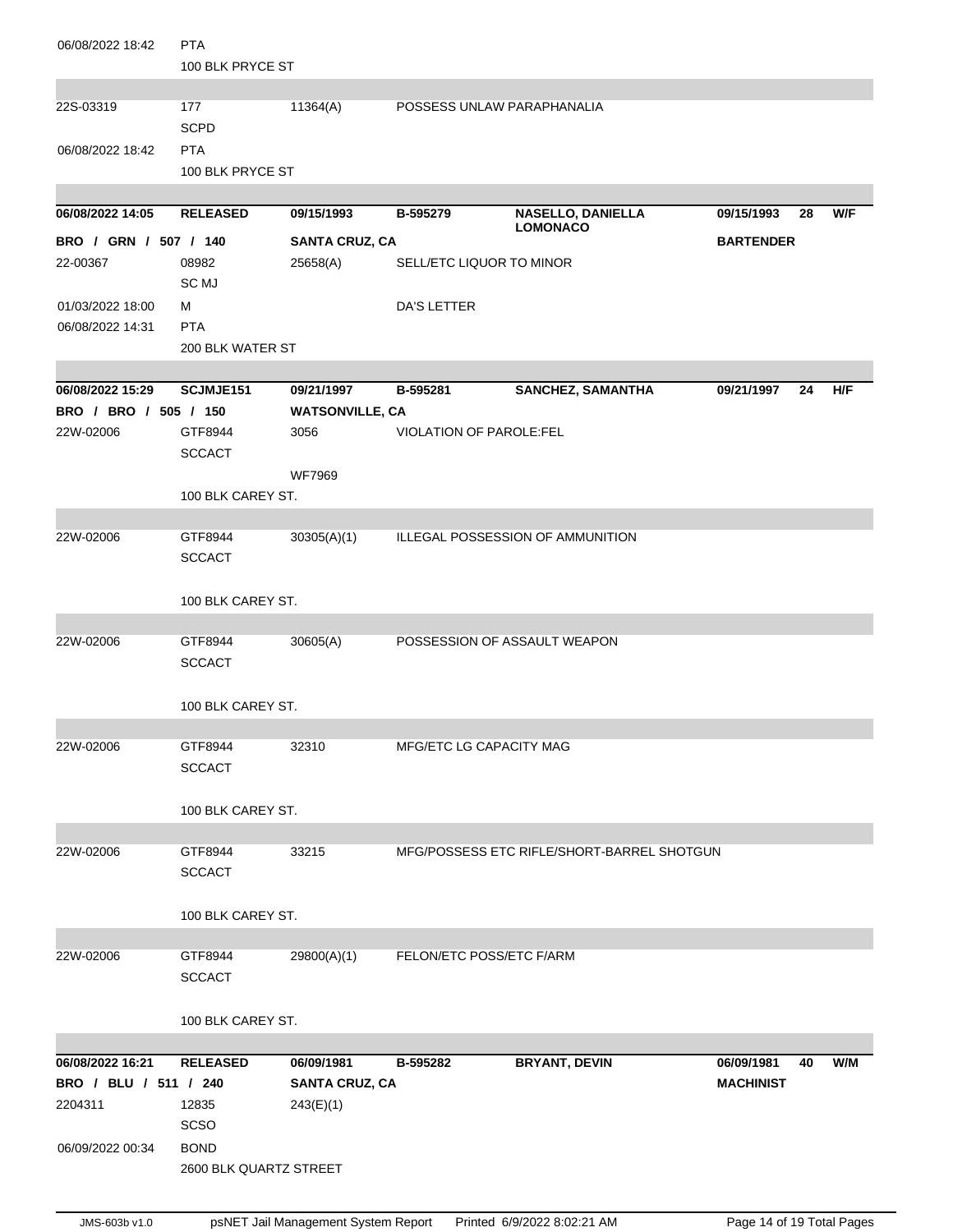| 06/08/2022 18:43      | <b>SCJMJIHOLD11</b> | 06/17/1991            | B-595283                         | <b>SAMUELS, IAN MICHAEL</b> | 06/17/1991<br>30  | W/M |
|-----------------------|---------------------|-----------------------|----------------------------------|-----------------------------|-------------------|-----|
|                       |                     |                       |                                  |                             |                   |     |
| BLN / BRO / 601 / 165 |                     | <b>BEN LOMOND, CA</b> |                                  |                             | <b>PAINT/DRAW</b> |     |
| 2204317               | 13438<br>SCSO       | 245.3                 | ADW ON CUSTODIAL OFF:GBI         |                             |                   |     |
|                       |                     | 21CR01774             |                                  | 21CR01774                   |                   |     |
| 2204317               | 13438               | 422                   | THRTN CRIME: INT: TERRORIZE      |                             |                   |     |
|                       | SCSO                |                       |                                  |                             |                   |     |
|                       |                     | 21CR01573             |                                  | 21CR01573                   |                   |     |
| 2204317               | 13438<br>SCSO       | 243.1                 | <b>BATT ON CUSTODIAL OFFICER</b> |                             |                   |     |
|                       |                     | 21CR01100             |                                  | 21CR01100                   |                   |     |
| 2204317               | 13438               | 211                   | ROBBERY: SECOND DEGREE           |                             |                   |     |
|                       | SCSO                |                       |                                  |                             |                   |     |
|                       |                     | 21CR00618             |                                  | 21CR00618                   |                   |     |
| 2204317               | 13438               | 69                    | OBSTRUCT/RESIST EXEC OFF         |                             |                   |     |
|                       | SCSO                |                       |                                  |                             |                   |     |
|                       |                     | 21CR01774             |                                  | 21CR01774                   |                   |     |
| 2204317               | 13438               | 243.1                 | BATT ON CUSTODIAL OFFICER        |                             |                   |     |
|                       | SCSO                |                       |                                  |                             |                   |     |
|                       |                     | 21CR01774             |                                  | 21CR01774                   |                   |     |
| 2204317               | 13438               | 69                    | OBSTRUCT/RESIST EXEC OFF         |                             |                   |     |
|                       | SCSO                |                       |                                  | 21CR01774                   |                   |     |
|                       |                     | 21CR01774             |                                  |                             |                   |     |
| 2204317               | 13438               | 243.1                 | BATT ON CUSTODIAL OFFICER        |                             |                   |     |
|                       | SCSO                | 21CR01774             |                                  | 21CR01774                   |                   |     |
|                       |                     |                       |                                  |                             |                   |     |
| 2204317               | 13438               | 69                    | OBSTRUCT/RESIST EXEC OFF         |                             |                   |     |
|                       | SCSO                | 21CR01573             |                                  | 21CR01573                   |                   |     |
|                       |                     |                       |                                  |                             |                   |     |
| 2204317               | 13438               | 647(F)                | DISORD CONDUCT:ALCOHOL           |                             |                   |     |
|                       | SCSO                |                       |                                  |                             |                   |     |
|                       |                     | 21CR00618             |                                  | 21CR00618                   |                   |     |
|                       |                     |                       |                                  |                             |                   |     |
| 2204317               | 13438               | 69                    | OBSTRUCT/RESIST EXEC OFF         |                             |                   |     |
|                       | SCSO                |                       |                                  |                             |                   |     |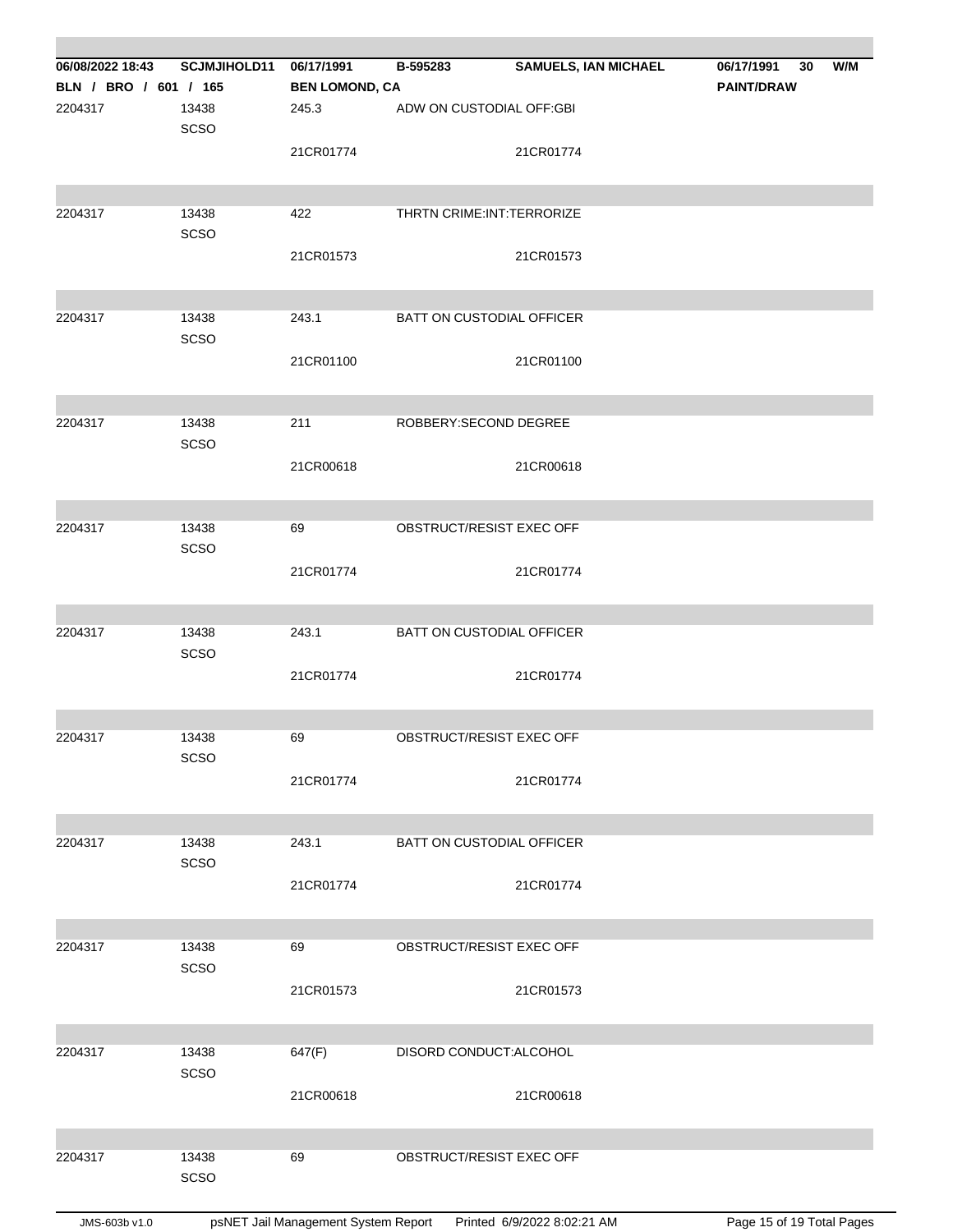|                       |                          | 19CR03208              |                                | 19CR03208   |                  |     |
|-----------------------|--------------------------|------------------------|--------------------------------|-------------|------------------|-----|
| 2204317               | 13438<br>SCSO            | 243(B)                 | <b>BATT PO/EMERG PRSNL/ETC</b> |             |                  |     |
|                       |                          | 19CR03208              |                                | 19CR03208   |                  |     |
| 2204317               | 13438<br>SCSO            | 148.9(A)               | FALSE ID TO SPECIFIC PO'S      |             |                  |     |
| 06/08/2022 18:00      | м                        | OC WARR<br>21NM014574A | <b>BURLINGAME PD</b>           | 21NM014574A |                  |     |
| 2204317               | 13438<br>SCSO            | 242                    | BATTERY ON PERSON              |             |                  |     |
| 06/08/2022 18:00      | м                        | OC WARR<br>21NM014574A | <b>BURLINGAME PD</b>           | 21NM014574A |                  |     |
| 2204317               | 13438<br>SCSO            | 647(F)                 | DISORD CONDUCT: ALCOHOL        |             |                  |     |
| 06/08/2022 18:00      | м                        | OC WARR<br>21NM014574A | <b>BURLINGAME PD</b>           | 21NM014574A |                  |     |
| 06/08/2022 19:13      | SCJMJGBUNKA0102/18/2000  |                        | B-595284                       |             | 02/18/2000<br>22 | W/F |
| BRO / BRO / 505 / 138 |                          | <b>WATSONVILLE, CA</b> |                                |             |                  |     |
| 22W-02010             | 423<br><b>WPD</b>        | 273.5(A)               | CORP INJ ON SPOUSE/COHAB       |             |                  |     |
|                       | 200 BLK E 5TH ST.        |                        |                                |             |                  |     |
|                       |                          |                        |                                |             |                  |     |
| 22W-02010             | 423<br><b>WPD</b>        | 417(A)(1)              | EXHIBIT DEADWPN:NOT F/ARM      |             |                  |     |
|                       | 200 BLK E 5TH ST.        |                        |                                |             |                  |     |
| 22W-02010             | 423<br><b>WPD</b>        | 273A(A)                | CRUEL TO CHLD:POS INJ/DTH      |             |                  |     |
|                       | 200 BLK E 5TH ST.        |                        |                                |             |                  |     |
| 06/08/2022 19:49      | SCJMJIHOLD113 05/16/1992 |                        | B-595285                       |             | 05/16/1992<br>30 | H/M |
| BRO / BRO / 507 / 160 |                          | <b>WATSONVILLE, CA</b> |                                |             | <b>CARPENTER</b> |     |
| 22W-01961             | 426<br><b>WPD</b>        | 273.5(A)               | CORP INJ ON SPOUSE/COHAB       |             |                  |     |
|                       |                          |                        |                                |             |                  |     |
| 22W-01961             | 426<br><b>WPD</b>        | 459                    | BURGLARY: FIRST DEGREE         |             |                  |     |
|                       |                          | 20CR01174              |                                | 20CR01174   |                  |     |
|                       |                          |                        |                                |             |                  |     |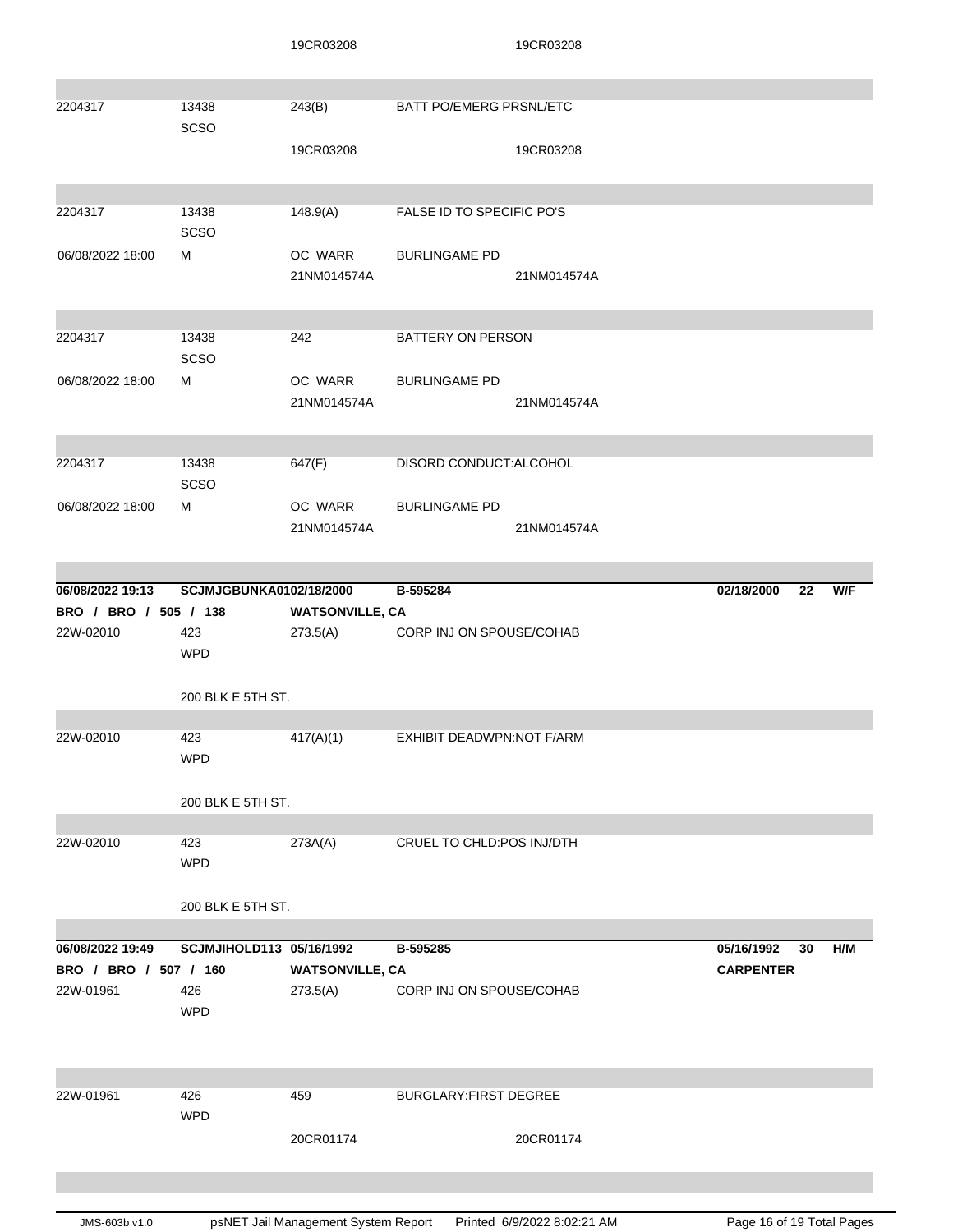| 22W-01961             | 426                | 530.5(A)               | <b>GET CREDIT/ETC OTHER'S ID</b> |                                  |            |    |     |
|-----------------------|--------------------|------------------------|----------------------------------|----------------------------------|------------|----|-----|
|                       | <b>WPD</b>         | 20CR01174              |                                  | 20CR01174                        |            |    |     |
| 22W-01961             | 426                | 470                    | <b>FORGERY</b>                   |                                  |            |    |     |
|                       | <b>WPD</b>         | 20CR01174              |                                  | 20CR01174                        |            |    |     |
| 22W-01961             | 426                | 459                    | BURGLARY: FIRST DEGREE           |                                  |            |    |     |
|                       | <b>WPD</b>         |                        |                                  |                                  |            |    |     |
|                       |                    | 20CR01174              |                                  | 20CR01174                        |            |    |     |
| 22W-01961             | 426                | 530.5(A)               | GET CREDIT/ETC OTHER'S ID        |                                  |            |    |     |
|                       | <b>WPD</b>         | 20CR01174              |                                  | 20CR01174                        |            |    |     |
|                       |                    |                        |                                  |                                  |            |    |     |
| 22W-01961             | 426<br><b>WPD</b>  | 530.5(A)               | <b>GET CREDIT/ETC OTHER'S ID</b> |                                  |            |    |     |
|                       |                    | 20CR01174              |                                  | 20CR01174                        |            |    |     |
| 22W-01961             | 426                | 470                    | <b>FORGERY</b>                   |                                  |            |    |     |
|                       | <b>WPD</b>         |                        |                                  |                                  |            |    |     |
|                       |                    | 20CR01174              |                                  | 20CR01174                        |            |    |     |
| 22W-01961             | 426                | 459                    | <b>BURGLARY:FIRST DEGREE</b>     |                                  |            |    |     |
|                       | <b>WPD</b>         | 20CR04916              |                                  | 20CR04916                        |            |    |     |
| 22W-01961             | 426                | 470                    | <b>FORGERY</b>                   |                                  |            |    |     |
|                       | <b>WPD</b>         |                        |                                  |                                  |            |    |     |
|                       |                    | 20CR01174              |                                  | 20CR01174                        |            |    |     |
| 06/08/2022 20:41      | SCJMJK231          | 02/05/1988             | B-595286                         | <b>CARRANZA, FERNANDO</b>        | 02/05/1988 | 34 | H/M |
| BLK / BRO / 508 / 185 |                    | <b>WATSONVILLE, CA</b> |                                  | <b>HERNANDEZ</b>                 |            |    |     |
| 2204319               | 15001              | 29800(A)(1)            | FELON/ETC POSS/ETC F/ARM         |                                  |            |    |     |
| 06/08/2022 19:30      | SCSO<br>F          |                        | **INCREASE**                     |                                  |            |    |     |
|                       |                    |                        | <b>INCREASE</b>                  |                                  |            |    |     |
|                       | 200 BLK BOCKIUS ST |                        |                                  |                                  |            |    |     |
| 2204319               | 15001<br>SCSO      | 30305(A)(1)            |                                  | ILLEGAL POSSESSION OF AMMUNITION |            |    |     |
| 06/08/2022 19:30      | F                  |                        | **INCREASE**<br><b>INCREASE</b>  |                                  |            |    |     |
|                       | 200 BLK BOCKIUS ST |                        |                                  |                                  |            |    |     |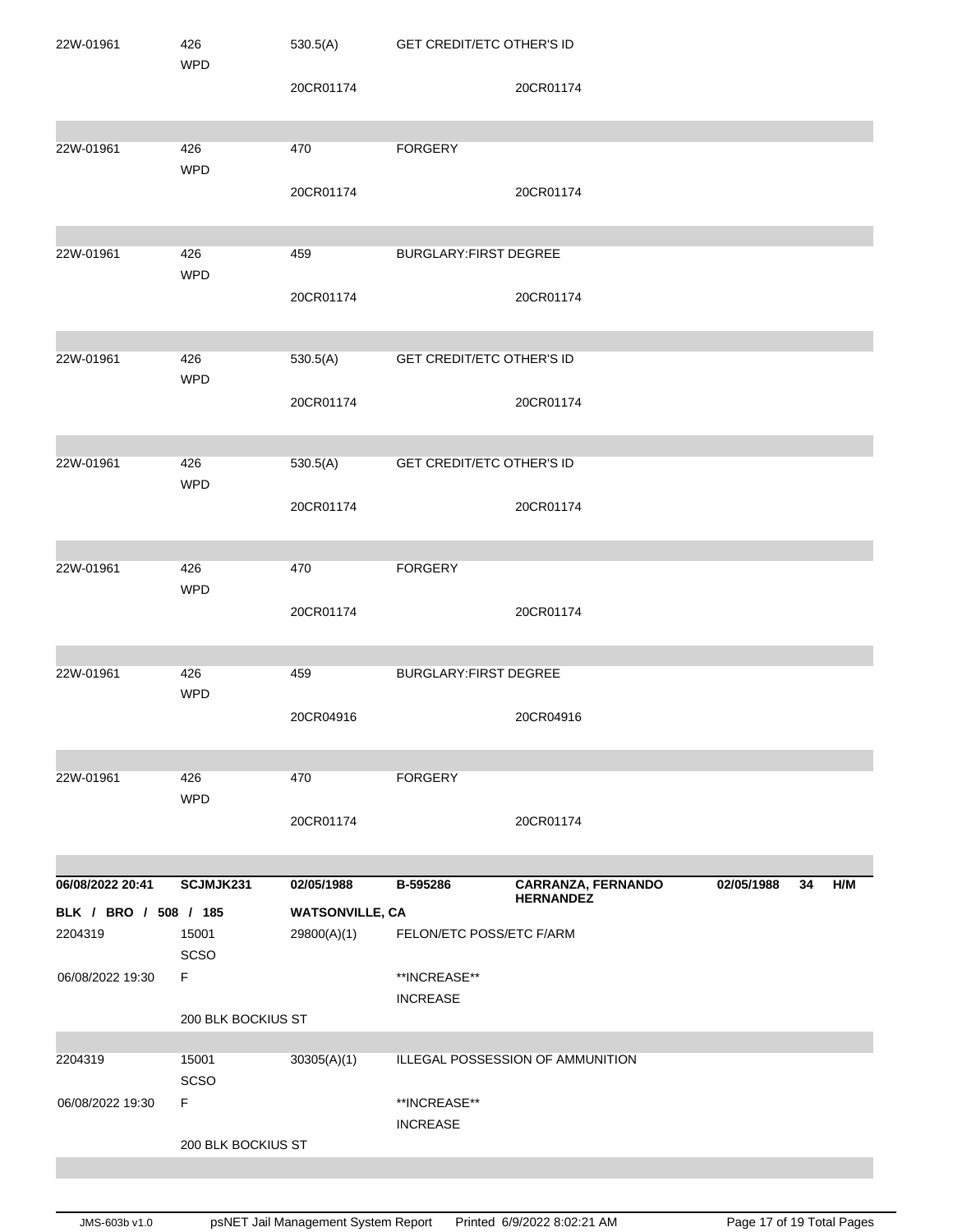| 2204319               | 15001<br>SCSO             | 11359                 | POSS MARIJUANA FOR SALE         |                             |               |    |     |
|-----------------------|---------------------------|-----------------------|---------------------------------|-----------------------------|---------------|----|-----|
| 06/08/2022 19:30      | F                         |                       | **INCREASE**<br><b>INCREASE</b> |                             |               |    |     |
|                       | 200 BLK BOCKIUS ST        |                       |                                 |                             |               |    |     |
|                       |                           |                       |                                 |                             |               |    |     |
| 2204319               | 15001<br>SCSO             | 11377(A)              | POSSESS CNTL SUB                |                             |               |    |     |
| 06/08/2022 19:30      | м                         |                       | **INCREASE**                    |                             |               |    |     |
|                       |                           |                       | <b>INCREASE</b>                 |                             |               |    |     |
|                       | 200 BLK BOCKIUS ST        |                       |                                 |                             |               |    |     |
|                       |                           |                       |                                 |                             |               |    |     |
| 2204319               | 15001                     | 3454                  | PRCS: FLASH INCARCERATION       |                             |               |    |     |
|                       | SCSO                      |                       |                                 |                             |               |    |     |
|                       |                           |                       |                                 | F27897                      |               |    |     |
|                       | 200 BLK BOCKIUS ST        |                       |                                 |                             |               |    |     |
| 2204319               | 15001                     | 3454                  | PRCS: FLASH INCARCERATION       |                             |               |    |     |
|                       | SCSO                      |                       |                                 |                             |               |    |     |
|                       |                           |                       |                                 | F28145                      |               |    |     |
|                       | 200 BLK BOCKIUS ST        |                       |                                 |                             |               |    |     |
|                       |                           |                       |                                 |                             |               |    |     |
| 06/08/2022 21:12      | SCJMJIHOLD112 01/29/1989  |                       | B-595287                        | <b>BRISTER, WILLIE</b>      | 01/29/1989    | 33 | B/M |
| BLK / BRO / 510 / 228 |                           | PALO ALTO, CA         |                                 |                             |               |    |     |
| 22C-00694             | 532                       | 10851(A)              | <b>VEHICLE THEFT</b>            |                             |               |    |     |
|                       | <b>CPD</b>                |                       |                                 |                             |               |    |     |
| 06/08/2022 20:05      | F                         | OC WARR               | SANTA CLARA CO SO               |                             |               |    |     |
|                       |                           | B2200092              | AWAITING OUT OF B2200092        |                             |               |    |     |
|                       | 1600 BLK 41ST             |                       | <b>COUNTY PICK UP</b>           |                             |               |    |     |
|                       |                           |                       |                                 |                             |               |    |     |
| 22C-00694             | 532                       | 496(A)                | REC KNWN STOLN PROP \$950+      |                             |               |    |     |
|                       | CPD                       |                       |                                 |                             |               |    |     |
| 06/08/2022 20:05      | F.                        | OC WARR               | SANTA CLARA CO SO               |                             |               |    |     |
|                       |                           | B2200092              | AWAITING OUT OF B2200092        |                             |               |    |     |
|                       | 1600 BLK 41ST             |                       | <b>COUNTY PICK UP</b>           |                             |               |    |     |
|                       |                           |                       |                                 |                             |               |    |     |
| 06/08/2022 22:14      | <b>RELEASED</b>           | 03/04/1986            | B-595288                        | <b>VENINGAZARICOR, CARL</b> | 03/04/1986    | 36 | W/M |
| BRO / BLU / 600 / 175 |                           |                       |                                 | <b>FREDERICK</b>            |               |    |     |
| 2204322               |                           | <b>SANTA CRUZ, CA</b> | FORCE/ADW NOT FIREARM:GBI       |                             | <b>MANGER</b> |    |     |
|                       | 13583<br><b>SCSO</b>      | 245(A)(1)             |                                 |                             |               |    |     |
| 06/09/2022 03:09      | <b>BOND</b>               |                       |                                 |                             |               |    |     |
|                       | 4300 BLK N. RODEO GULCH   |                       |                                 |                             |               |    |     |
|                       |                           |                       |                                 |                             |               |    |     |
| 06/08/2022 23:27      | <b>SCJMJISOBER1</b>       | 09/11/1993            | B-595289                        | DOE, JANE                   | 09/11/1993    | 28 | W/F |
| BRO / BRO / 506 / 120 |                           | <b>SANTA CRUZ,</b>    |                                 |                             |               |    |     |
| 22C-00695             | 527                       | 647(F)                | DISORD CONDUCT: ALCOHOL         |                             |               |    |     |
|                       | <b>CPD</b>                |                       |                                 |                             |               |    |     |
|                       |                           |                       |                                 |                             |               |    |     |
|                       | 200 BLK CALIFORNIA STREET |                       |                                 |                             |               |    |     |
|                       |                           |                       |                                 |                             |               |    |     |
| 06/08/2022 23:54      | SCJMJIHOLD111 09/21/1976  |                       | B-595290                        | <b>SMITH, TYRONE ARROW</b>  | 09/21/1976    | 45 | W/M |
| BRO / GRN / 602 / 220 |                           | <b>SANTA CRUZ, CA</b> |                                 |                             |               |    |     |
| 22S-03329             | 132                       | 602(M)                | TRESPASS: OCC PROP W/O CON      |                             |               |    |     |
|                       |                           |                       |                                 |                             |               |    |     |